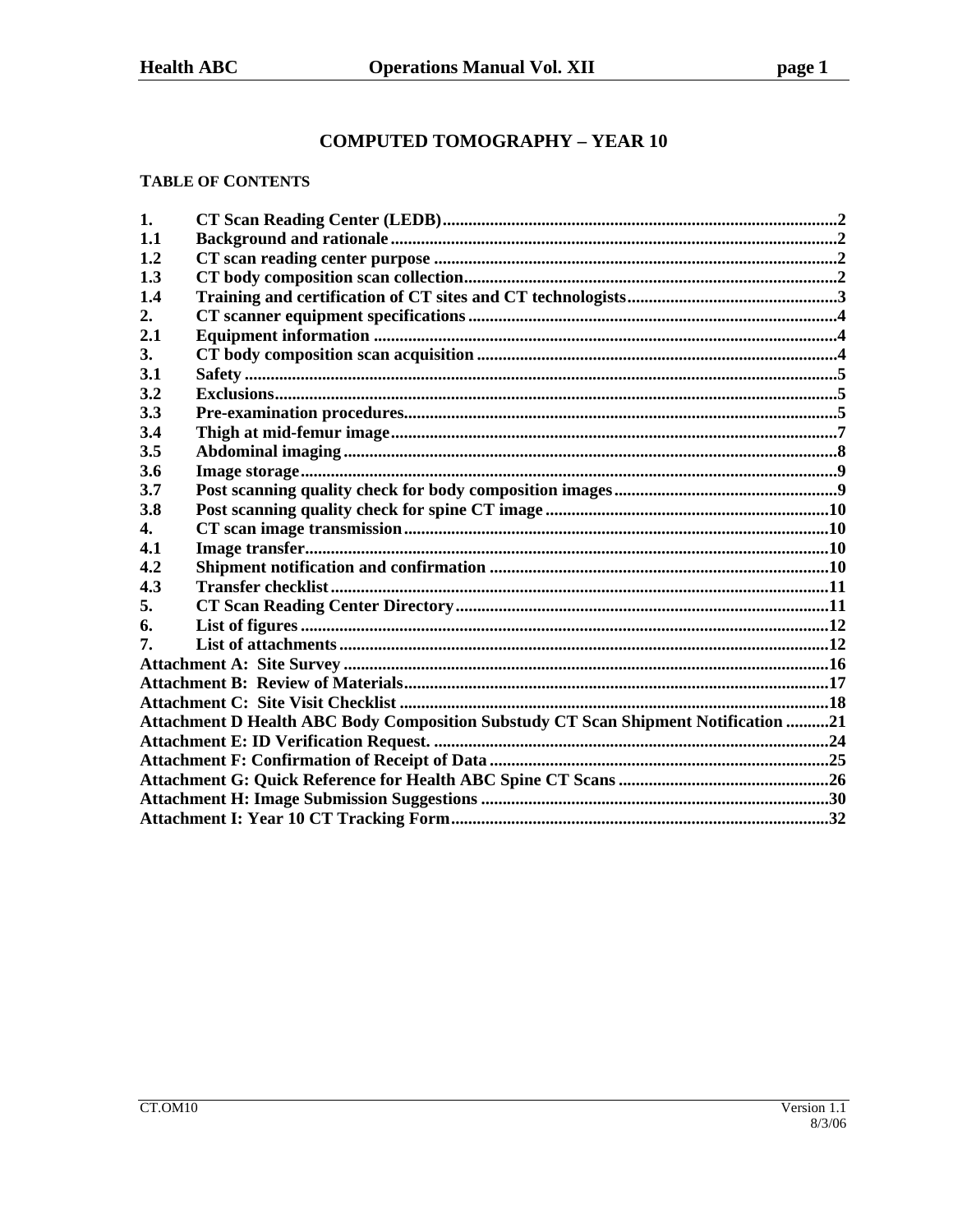## **1. CT Scan Reading Center (LEDB)**

## **1.1 Background and rationale**

**Significance of body composition CT scan:** The purpose of the CT scan is to provide a means of quantifying the muscle and fat volumes in participants in the Health ABC protocol. Issues related to this are addressed in this manual. The CT body composition image will be used to calculate:

- Subcutaneous fat volume and density at L4-L5
- Visceral fat volume and density at L4-L5
- Abdominal muscle volume and density at L4-L5
- Thigh muscle volume and density at mid-femur.
- Subcutaneous fat volume and density at mid-femur
- Intramuscular fat volume and density at mid-femur

## **1.2 CT scan reading center purpose**

The Laboratory of Epidemiology, Demography and Biometry (LEDB), IRP, NIA, NIH will be responsible for reading and analyzing the CT body composition scans obtained for the Health ABC protocol. The LEDB will store the spine images for future analysis. Objectives include:

- Review with the CT technologists collection, storage, and transmittal of the CT scans.
- Provide continuous technical support for each site.
- Provide quality control of the CT scans for each site.
- Analyze each body composition CT image obtained.
- Participate in protocol development and publication of results.

**The methods used to acquire the CT must be consistent for each site to ensure accurate analysis at the CT Scan Reading Center. A standard technique for the acquisition will allow serial comparison and analysis of data should it be desired to re-image the participants at a later stage in the Health ABC protocol.** 

**Please direct all CT protocol and data queries as directed in Section 5. in this chapter.** 

## **1.3 CT body composition scan collection**

Axial CT scans at the L4-L5 and mid-thigh level will be obtained on each participant during their examination using the Health ABC protocol. It is important that the scans be transmitted to the LEDB on a timely basis so that image quality can be continually monitored. This will ensure that a minimum number of scans are compromised prior to resolution of any problems with quality. It is important that the site keep a backup of any images obtained in the event that the transfer media becomes damaged during shipment. All sites involved in collection of the scans must be certified as described in section 1.4.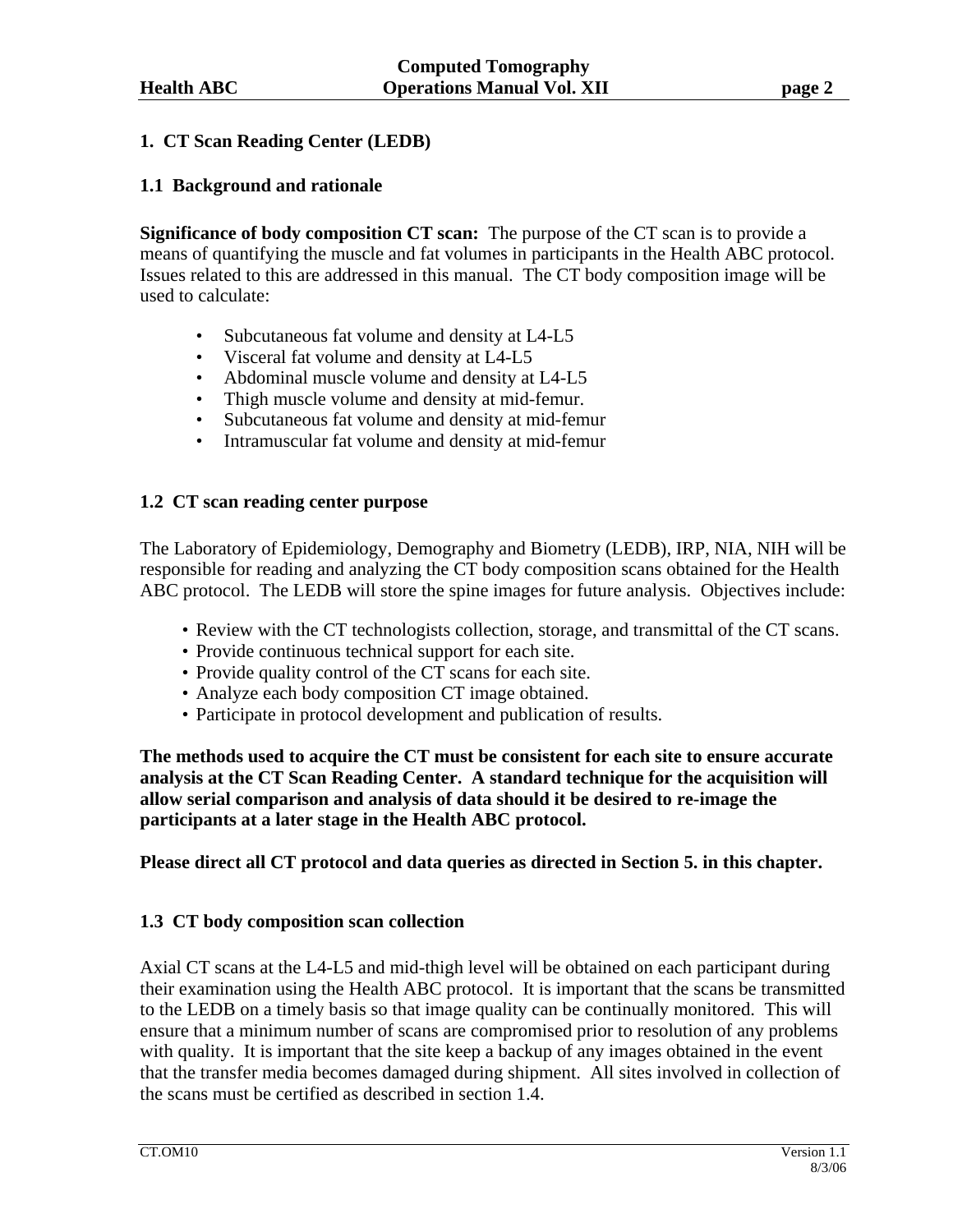# **1.4 Training and certification of CT sites and CT technologists**

The protocol will be reviewed by investigators from LEDB and the University of Colorado Health Sciences Center (UCHSC). Technologists will be trained by the Principal Investigators of the LEDB during a telephone conference call. Prior to this training each site must be certified to ensure that it has the capability to perform the desired scan, that images are of acceptable quality, and that the site has the ability to transfer images in an acceptable manner to the LEDB.

#### **Site certification**

For each site, a letter will be mailed describing the project and expectations for the site. This mailing will include a site survey (Attachment A), this protocol manual, and a request for the following materials.

- A lateral abdominal scout and an axial CT scan, non-helical, in the area of L4-L5, from a routine participant, performed on the CT scanner to be used in the study.
- Example of an AP scout of the femur and a mid-thigh axial CT scan, non-helical, from a routine participant, performed on the CT scanner to be used in the study.
- Electronic "Save Screen" image of the scout images sent above, with the scan level of the abdominal and thigh scans electronically indicated.
- Example of a water phantom image obtained during normal QC within a month of the clinical images included above.
- Example of a linearity phantom image obtained during normal QC on the scanner to be used for this study.

All of the above materials should be sent to both the LEDB and UCHSC, at the addresses found on page 11, on the storage media (tape/disc) to be used for the study.

The above materials will be reviewed to assess the quality of the site's scanner, scan technique, and data transfer protocol. An assessment sheet (Attachment B) will be filled out for each study and will be reviewed during the site visit. When all recorded issues are satisfactorily resolved, the site will be certified.

The LEDB and UCHSC will continually review the image quality and technique as image data is submitted by the site during the course of the study. Specifically:

- Each water phantom will be analyzed for uniformity and calibration of CT values.
- Each scout will be evaluated for proper preparation and positioning of the participant.
- Each axial image will be evaluated for technique, appropriateness of chosen FOV, image quality and selection of level.

Any concerns will be discussed directly with the site CT coordinator.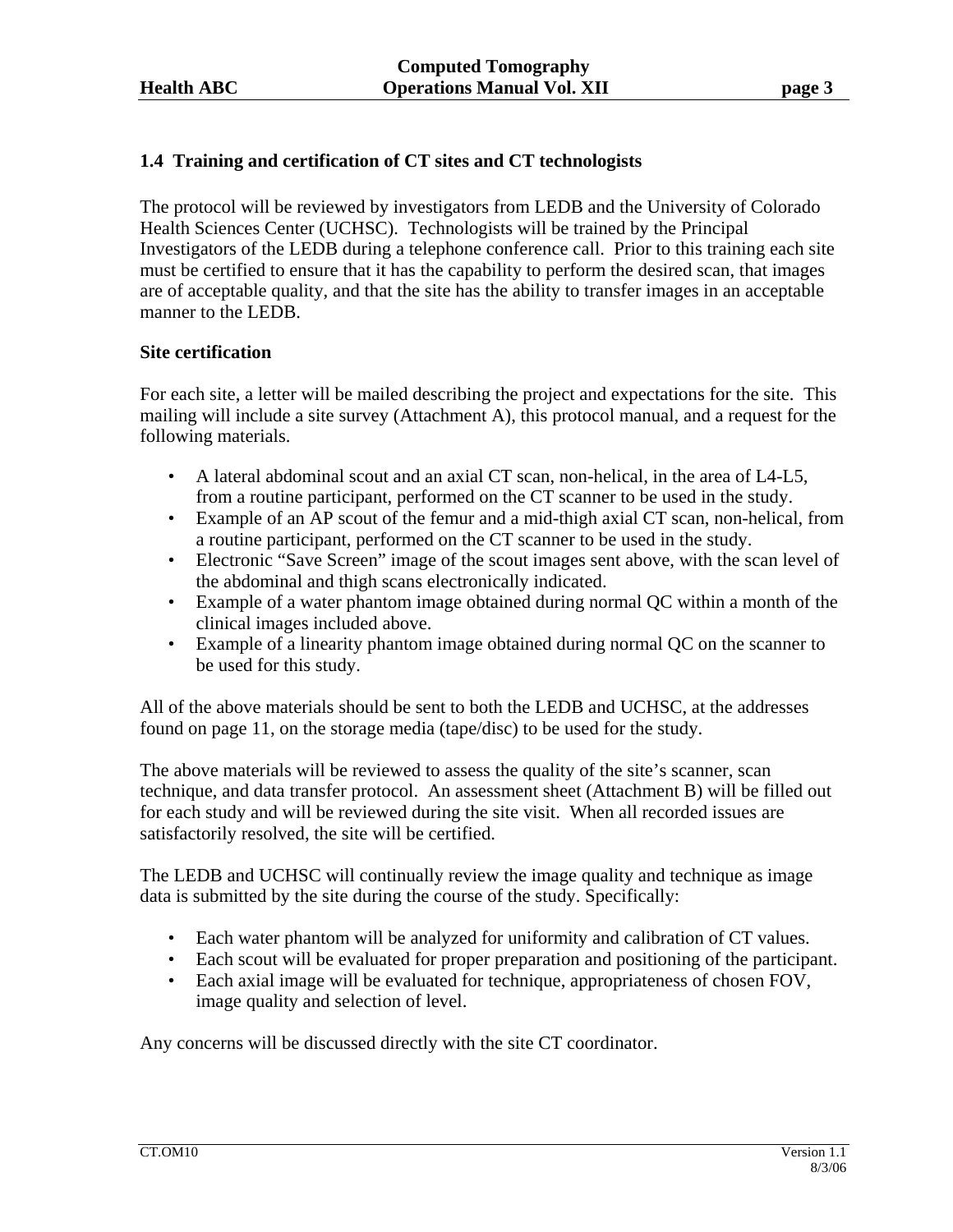## **Training of CT technologists**

Technologists are trained in this protocol at the University of Pittsburgh as a similar protocol has been used on other studies. There will be a telephone conference call with the technologists during a meeting of the Pittsburgh site investigators to review the protocol.

Training will include:

- review of the scan protocol
- review of the site's recent OC logs
- assessment of the site's understanding of the protocol
- review of any questions that the site may have regarding the requirements for the study

It will be the responsibility of the lead CT technologist to train CT technologists not present at this session to perform this protocol. All certified technologists will receive a Staff ID# from their field center and should mark all scans performed with this ID#. It is desired that the number of technologists be limited so as to assure consistency in the scan technique. It is expected that technologists will be members of the normal staff of the facility performing the scans. The staff ID# of the technologist should be recorded on the daily inventory of Health ABC participants which is sent to the LEDB (Attachment D).

# **2. CT scanner equipment specifications**

## **2.1 Equipment information**

All images should be acquired using identical software for continuity and ease of analysis during the reading process.

All CT images will be acquired on the following scanner in Pittsburgh:

• GE HiSpeed NXi

CT image transfer to LEDB and UCHSC will be via

• CD

It is the responsibility of the site to keep an additional copy of the images on site.

# **3. CT body composition scan acquisition**

The CT body composition scans consist of a lateral abdominal scout, 3 axial images at L4-L5, an AP thigh scout, and 3 axial images at mid-thigh.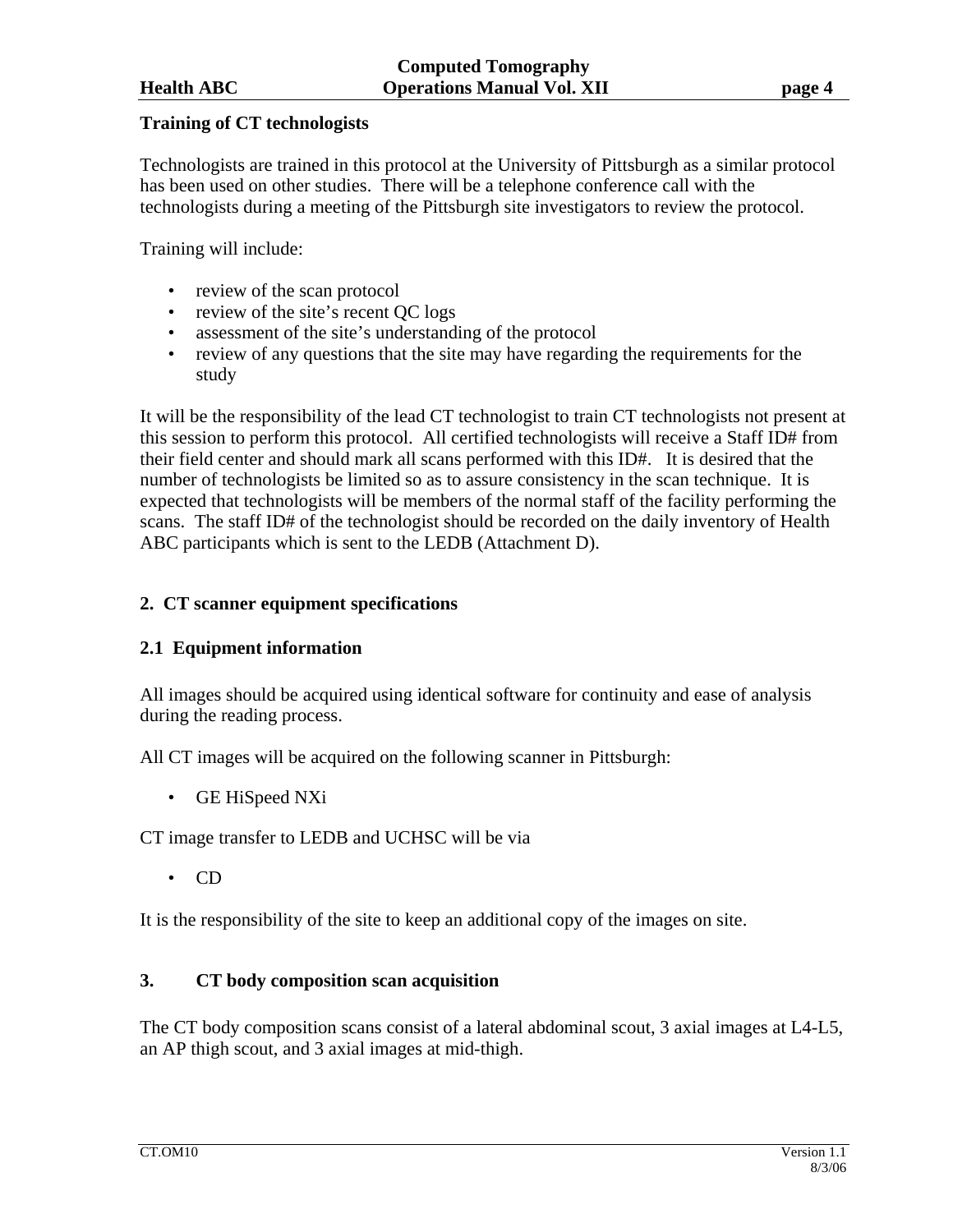# **3.1 Safety**

A CT exam involves the use of ionizing radiation. A statement of radiation dose is included on the consent form signed by the study participant prior to involvement in the Health ABC study. Although it is the responsibility of the Health ABC study coordinator to have the participant sign the consent form, the CT technologist should check to be sure that this has happened. A summary of approximate radiation doses for the body composition protocol follows. Note that exact doses are scanner and protocol dependent.

|                                  | Absorbed<br>Dose $(mGy)$ | <b>Effective Whole Body</b><br>Dose ( $microSv$ ) |
|----------------------------------|--------------------------|---------------------------------------------------|
| Abdomen from lateral scout:      | 0.15                     | 100                                               |
| Abdomen, L4-L5 axial slice:      | 10                       | 100                                               |
| Thigh from AP scout:             | 0.15                     | 15                                                |
| Each mid-thigh from axial slice: | 7.5                      | 30                                                |
| Each abdomen from spine CT       | 2.5                      | 50                                                |

# **3.2 Exclusions**

In this population, the only exclusion criteria shall be:

• Severe debilitation such that the participant is unable to lie supine.

Pregnancy as an exclusion criteria will not be an issue in this population. If a participant's size is such that not all of the skin and subcutaneous fat can be captured in the CT image, the site is requested to perform the imaging anyway, using the largest display field of view available. Although a subcutaneous fat calculation cannot be made for such a participant, all other parameters will be measured.

# **3.3 Pre-examination procedures**

All participants who arrive for CT scans should have already provided consent for this procedure. The technician responsible for performing the CT scan must confirm that the participant: (1) has already signed a consent form; (2) is not excluded based on the criterion described above; and (3) has a Health ABC participant number and form.

As with any CT of the abdomen, all metallic items such as clothes with zippers or hooks shall be removed from the area of interest. The participant should change into a hospital gown for the CT examination.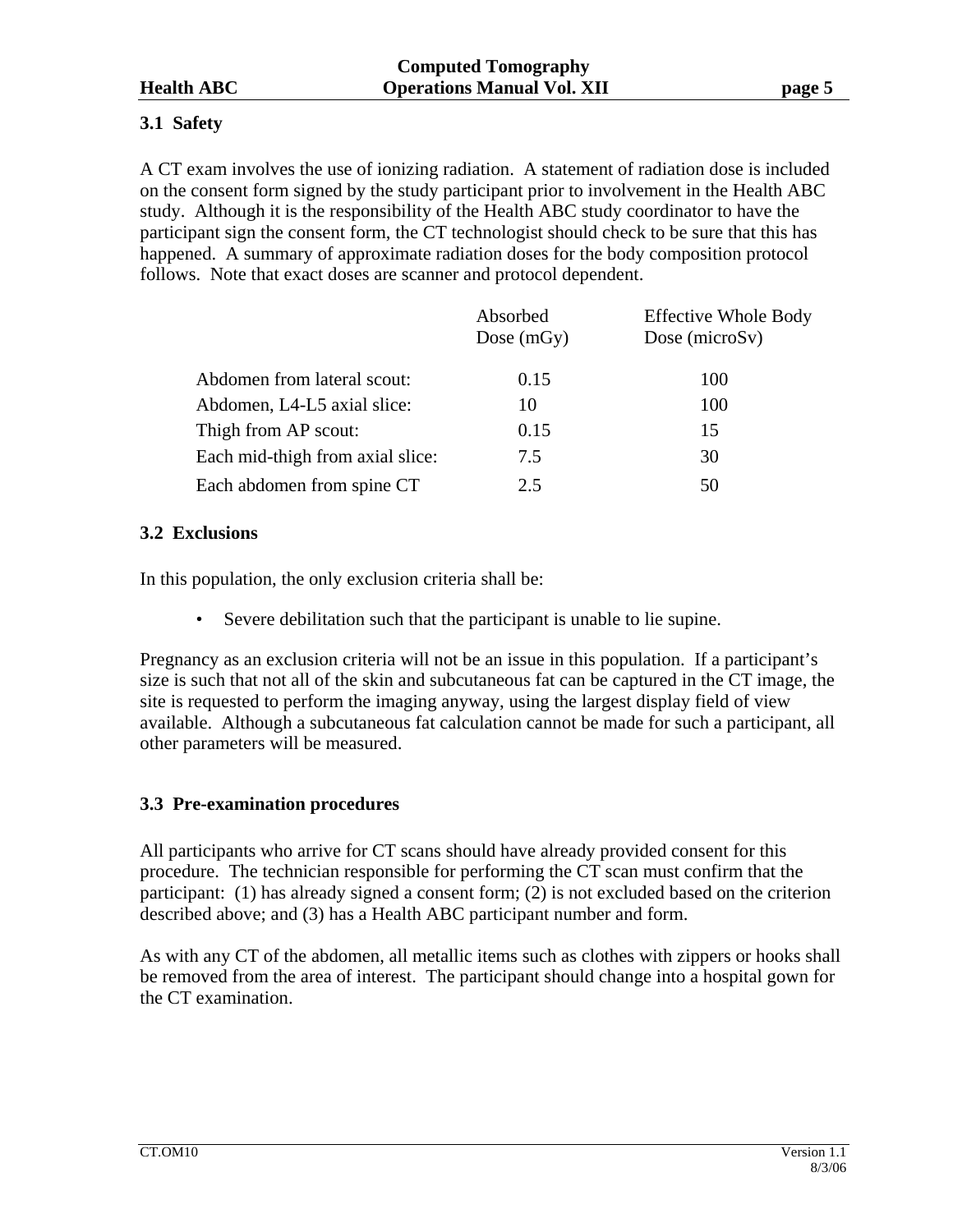All CT studies should be identified on header fields and forms, as appropriate:

- Participant's Health ABC participant ID# as their ID#
- Participant's Health ABC acrostic as their name
- Date of Study
- Exam Number
- Performing technologist's Health ABC staff ID#

NOTE that the participant ID# has the format "HAnnnn" or "HBnnnn", where "nnnn" is a four digit number. The acrostic consists of the first letter of the participant's first name and the first three letters of the participant's last name. The staff ID# has the format "Ann" or "Bnn" where the "nn" is a two digit number. In the preceding, the "A" and "B" refer to the site's Health ABC ID#. Sites will be notified of any irregularity in header information via a letter stating the information received and requesting corrected information (Attachment E).

## **Participant positioning for performing both spine and body composition CT**

Prepare the CT table and position the participant according to directions in Attachment G, entitled "Quick Reference for Health ABC Spine CT Scans." PRIOR to obtaining the spine axial scan at L3, obtain all body composition axial images (first the mid-thigh, then L4-L5 axial scans). Finally, obtain the spine CT scan.

## **Order of Exams**

- 1. Position the spine phantom on the CT table so that the spine phantom will be in the FOV for the thigh CT scans. A position for the phantom under the legs is best.
- 2. Position the participant on the phantom, but do not raise the participant's legs with a cushion.
- 3. Obtain the thigh scout(s) and axial images.
- 4. Position the cushion under the participant's legs.
- 5. Re-position the spine phantom so that it can been seen in the FOV for the spine and abdominal images.
- 6. Obtain the abdominal and spine scout images.
- 7. Localize and obtain the abdominal, body composition images at the L4-L5 disc space.
- 8. If participant moves, obtain the abbreviated spine scout.
- 9. Localize and obtain the spine CT image (L3 preferred) (angle the gantry as appropriate) following similar scanning parameters as abdominal scans (refer to Attachment G).

Make sure that the participant's position is not changed between performing the axial abdominal CT and the axial spine CT scan. If it does, a second scout must be obtained to position the spine CT scan plane. (See attachment G for second scout parameters.) Also check for appropriate field of view.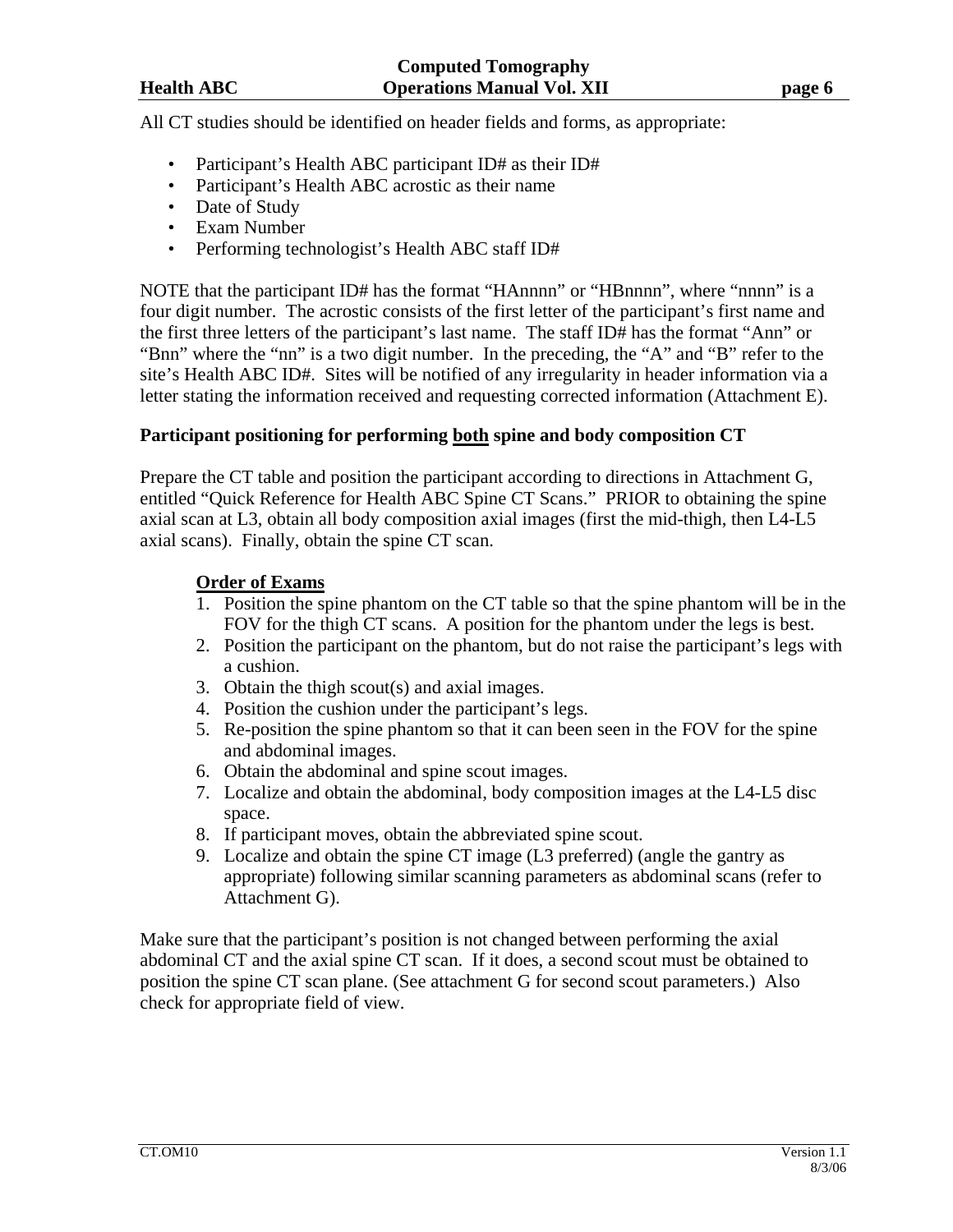# **3.4 Thigh at mid-femur image**

Remember to position the spine phantom so that it is in the FOV under the participant's legs.

# **CT scanning parameters for mid-thigh body composition scan**

An AP scout including the entire femur should be obtained. The femoral length is to be measured using the right leg as done previously, unless otherwise indicated on the exam referral sheet from the Health ABC clinic, in cranial-caudal dimension, and the mid point determined as illustrated in Figure 3. The scan plane chosen must be recorded electronically on the scout images shipped to LEDB. The acquisition at mid-thigh will include three (3) 10 mm slices centered on the midthigh: a 10 mm thick slice 15 mm above the midpoint, a 10 mm slice at the midpoint, and a 10 mm slice 15 mm below the midpoint. The entire circumference of both thighs are included in the field of view.

## **Problems:**

Participant's femur does not fit within the field of view of the scout. For some participants, a single scout image will not display an image of the entire femur.

- 1. On some scanners, two slightly overlapping scouts can be obtained and the center of the femur determined from combining the information on the two scouts.
- 2. In some instances the scout field is shortened because the table extension limit is reached. In that instance one can shift the participant on the table between the abdominal and the thigh imaging. It is not critical that the table positions for the thigh and the abdominal images be correlated.
- 3. However, if neither of these techniques are possible, perform the thigh scout such that the top of the femur (medial edge of the greater trochanter as defined in Figure 3, Point 1) is visible as close to the top of the scout as possible. Locate the center of the line between this Point 1 and the bottom of the scout following the central axis of the femur. When we receive the image on site, we will record the distance between Point 1 and the scan plane so that this distance can be used in any subsequent imaging studies on this participant.

## **How to position the scan at mid-thigh (Refer to diagram on p. 15):**

- **1. Draw a line between the medial surface of the greater trochanter and the center of the intercondylar notch.**
- **2. Find the midpoint of this line.**
- **3. Set the scanner to obtain 3 slices (10mm thick), with the first 15 mm above the measured midpoint of the femur, the second at the midpoint, and the last 15 mm below the measured midpoint of the femur.**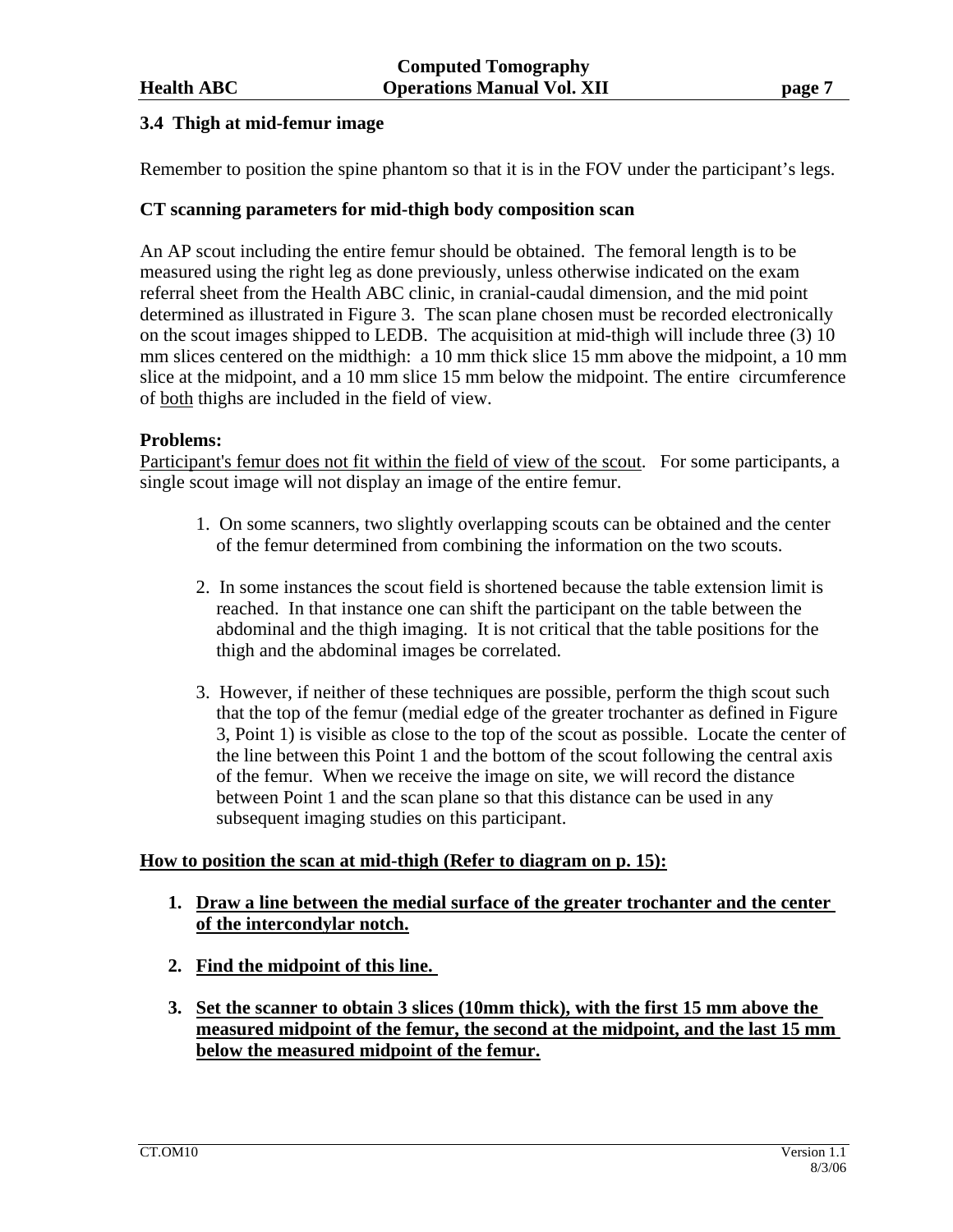# Scout

- Level: To include proximal through distal femur. May require two scout images.
- Plane: AP
- $mA: 40-100$
- $kVp$ : 120 -140
- speed: Normal

#### Axial images

- Level: Mid femur (see Figure 3)
- mAs: 200-250
- $kVp$ : 120
- Slice: 10 mm
- Scan FOV: Largest.
- Display FOV: Variable Image must contain all skin and subcutaneous tissue of both thighs. If in doubt, use largest available FOV.

## **3.5 Abdominal imaging**

REMEMBER TO RE-POSITION THE SPINE PHANTOM SO THAT IT IS IN THE FOV FOR THE ABDOMINAL AND SPINE SCANS AND DOES NOT NEED TO BE FURTHER MOVED.

#### **CT scanning parameters for body composition abdominal scans**

A lateral scout (parameters below), covering T4 through the upper sacrum should be obtained. Note that this is an extended scout compared to the normal scout that you might perform. The L4-L5 disc space should be located on this scout by counting the (non rib-bearing) lumbar vertebrae. In general, the disc space closest to the iliac crest is L4-L5. In the unusual event that there are six non rib-bearing lumbar vertebrae, the interspace closest to the iliac crest should be considered to be L4-L5. See Figure 2.

A series of abdominal images comprising the abdominal volume at L4-L5 during suspended respiration, (parameters below) should be obtained. For suspended respiration, the participant should breathe in, let the air out until it stops naturally, and stop breathing. The participant should not forcefully exhale. Participants should relax their abdomen and make no attempt to "pull it in." Care must be taken to include the skin and all subcutaneous tissues on this image as illustrated in Figure 1.

For spine CT measurements, refer to Attachment G, "Quick Reference for Health ABC Spine CT Scans" for instructions on performing this scan. Do not let the participant move so that the same scout can be used for localizing the spine CT scan.

## **How to position the abdominal scan correctly (Refer to diagram on page 14):**

- 1. Draw a line along the inferior face of L4.
- 2. Draw a line along the anterior face of L5. This line should meet the first line.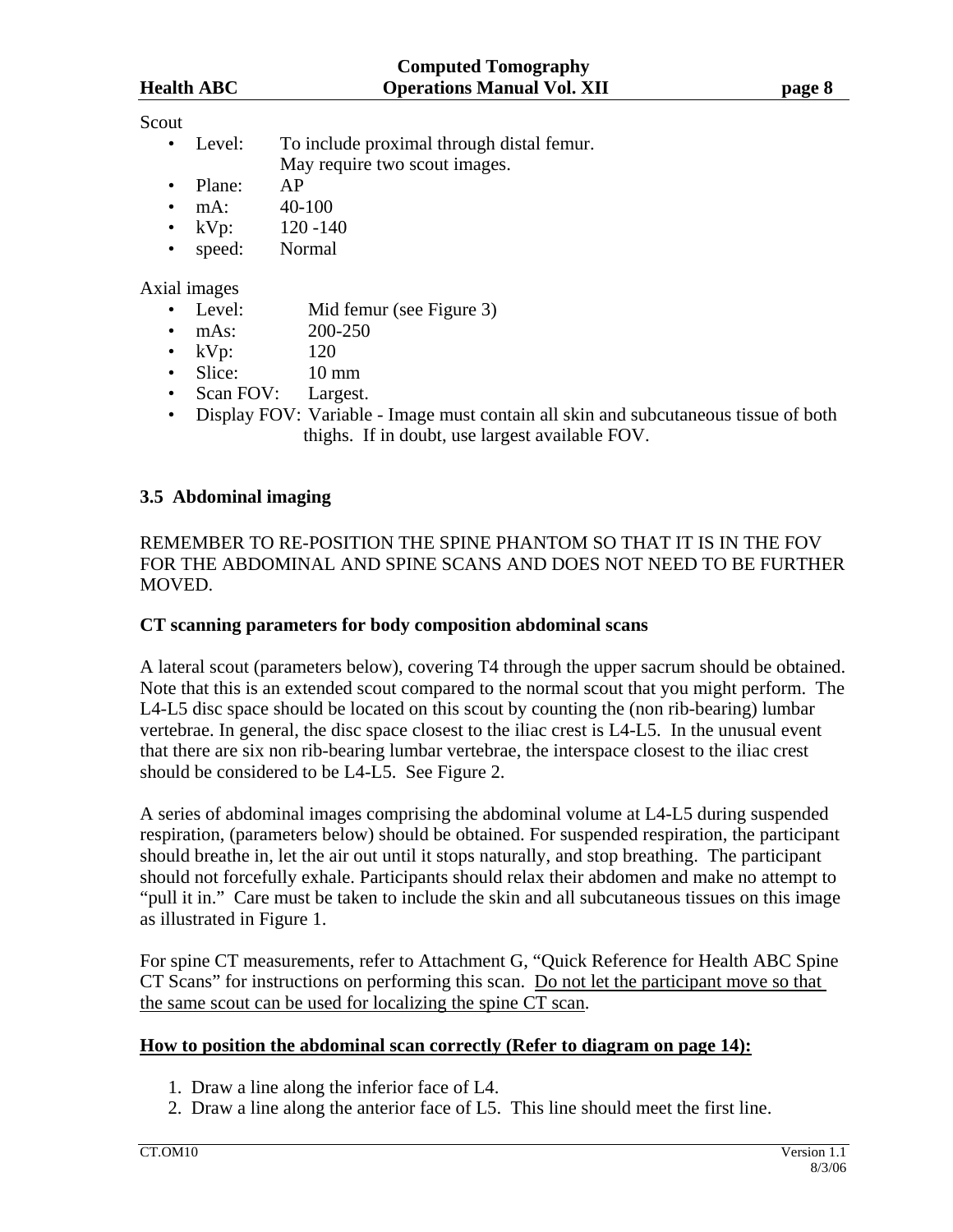- 3. The angle created by the line on the inferior face of L4 and the superior face of L5 is called the *angle of lordosis*.
- 4. The scan position should bisect this angle midway between L4 and L5.

Scout:

- Level: Approximately T4 through upper sacrum. You **must** include upper sacrum even if you have to exclude T4. This may require two scout acquisitions.
- Plane: LAT
- mA: 100
- $kVp: 140$
- Speed: Slow speed to provide the lowest noise scout.

Axial abdominal images for body composition:

- Level: L4 L5 disc space.
- $\text{mAs:}$  300 360
- $kVp$ : 140
- Slice: 10 mm (display on the image)
- Scan FOV: Largest available.
- Display FOV: Variable Image must contain all skin and subcutaneous tissue. If in doubt, use largest available FOV.
- Algorithm: Standard

# **3.6 Image storage**

All images should be double archived: once on media to be transferred to the LEDB and once on media to be stored at the imaging site at full resolution.

# **3.7 Post scanning quality check for body composition images**

Prior to completing the examination, all images should be checked for the following:

- Scout films cover the desired areas and a set has been created with scan planes marked at the endpoints and midpoint of the acquired volume of scans.
- Axial images were obtained at L4-L5 and at mid thigh, with any possible deviation from protocols explicitly noted.
- All skin and subcutaneous fat are visible on the axial images.
- There is no perceptible participant motion artifact in the image.
- If applicable, recorded that no thigh scans were done due to bilateral prostheses.

Axial abdominal images showing movement artifacts from breathing. Although the goal is still to obtain these images during suspended respiration, if the images show artifact from breathing, the participant should NOT be re-imaged. The primary data loss in this instance will be the area of the anterior rectus muscles and it is felt that this information is not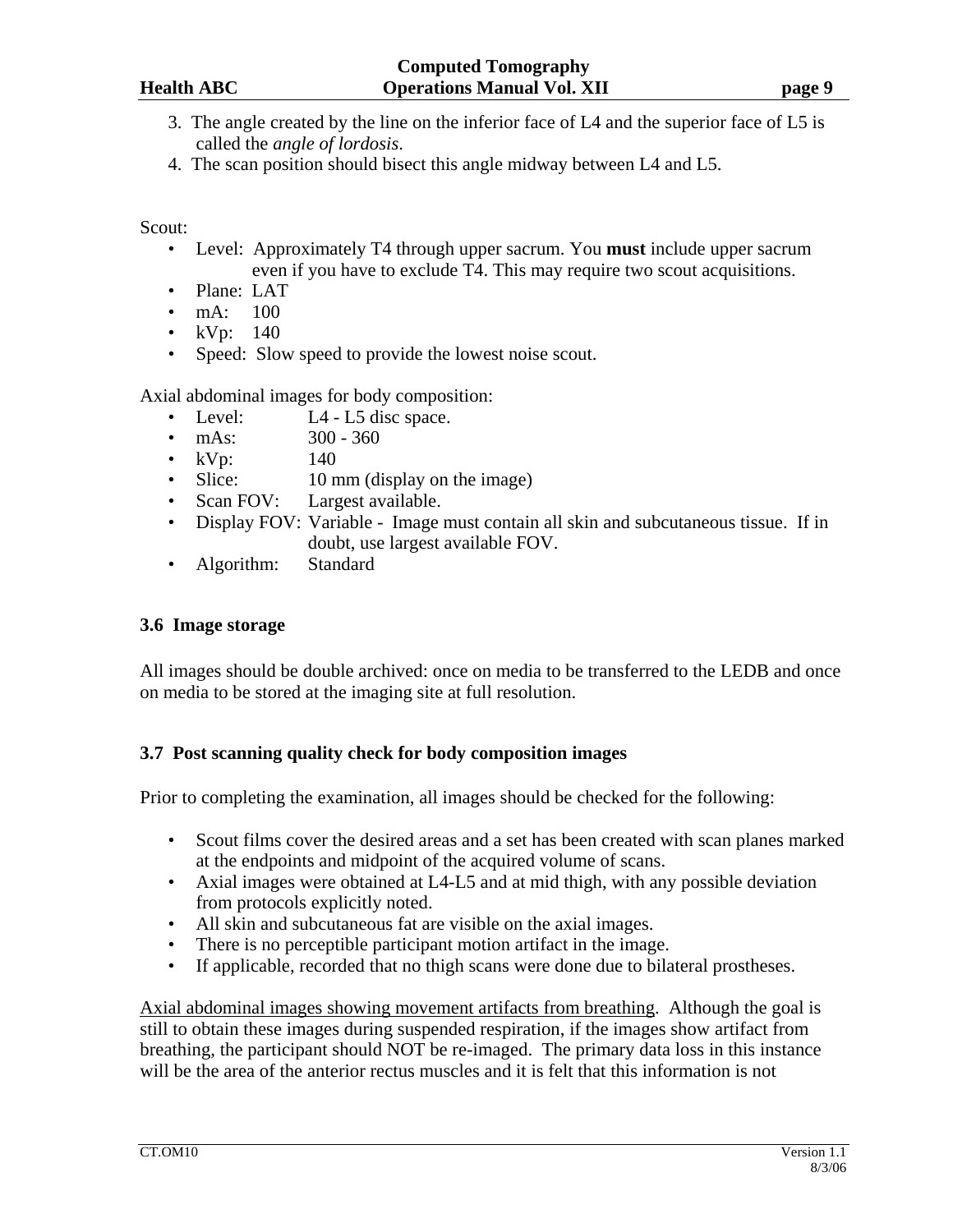beneficial enough to warrant the additional dose from re-imaging. Images so compromised will be marked in the dataset at the LEDB.

#### **3.8 Post scanning quality check for spine CT image**

Prior to completing the examination, spine CT images should be checked for the following:

- Spine CT volume obtained at L4, L3, L2, L1, or T12.
- Spine CT volume is mid-vertebral body and angled to compensate for lordosis.
- Angle of lordosis compensation recorded by the technician.
- Spine CT phantom is in FOV and centrally positioned against back.
- All soft tissue is visible on the axial images.
- Absence of image artifacts in vertebral body or calibration cylinders.

#### **4. CT scan image transmission**

#### **4.1 Image transfer**

Images to be transferred include water phantom images from the current month for monitoring of scanner calibration as well as all scouts (with and without scan planes marked), axial images, and the spine CT. Scans from the Pittsburgh site will be transferred via CD. All media should be mailed on a weekly basis to:

> Michael A. Nalls Laboratory of Epidemiology, Demography and Biometry Gateway Building. Suite 3C-309. 7201Wisconsin Ave. Bethesda, MD 20892-9205

The site CT coordinator will be notified if a weekly mailing has not been received.

Weekly submissions should include images of all of the following for each participant undergoing scans each the week:

- 1. Spine scans (preferably at the L3 level)
- 2. Abdominal scans
- 3. Mid-thigh scans
- 4. All scouts in DICOM format
- 5. Screen captures of scan localizer screens associated with the thigh, abdomen and spine.
- 6. Most recent monthly water phantom scan
- 7. Most recent monthly calibration (torso) phantom scan
- 8. Abbreviated spine scout (if necessary due to movement of participant)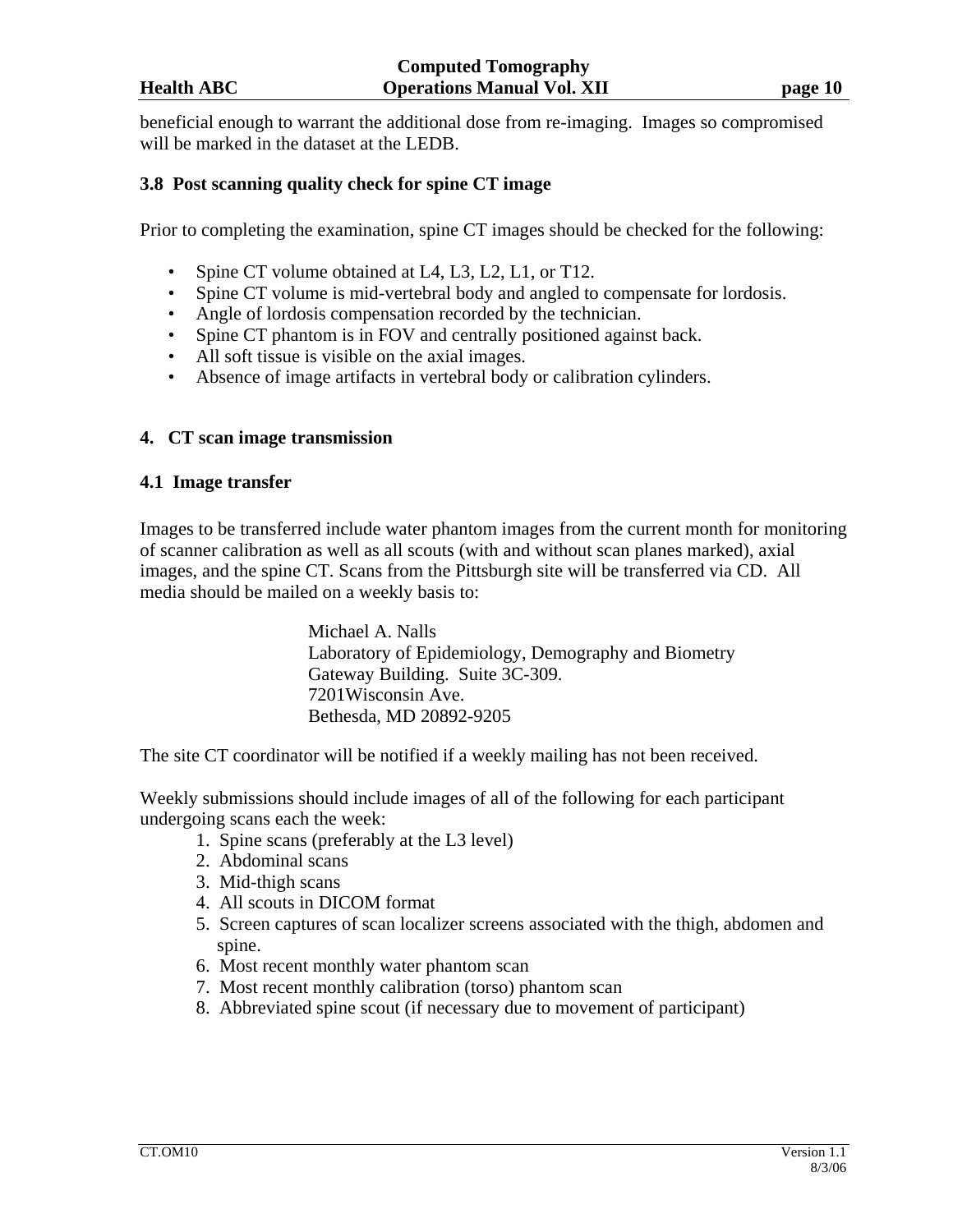#### **4.2 Shipment notification and confirmation**

As soon as the media is mailed, the site should fax a Body Composition Substudy CT Scan Shipment Notification Form (Attachment D) to the LEDB at (301) 496-4006.

The site's media will be read and returned along with a letter confirming the contents of the media (Attachment F). Discrepancies in Participant ID# information will be handled via a letter to the CT coordinator (Attachment E). Note that the site is required to keep an on-site backup of all the images including scout scans, so that discrepancies can be resolved. This process should take no more than one week from receipt of the media.

# **4.3 Transfer checklist**

Before transferring or mailing please be sure that:

- Each disk contains the current month's water phantom image from the scanner used for participant images, scout images, scout images with electronic markers indicating the scan planes, and the axial images at L4-L5, mid-thigh, and at L3.
- Data for the monthly water phantom imaging and calibration phantom imaging will be forwarded to Ann Scherzinger, Ph.D as well as to LEDB.
- A copy of the Body Composition Substudy CT Scan Shipment Notification Form and Participant Logs (Attachment D) is included, which contains a list of the participants and exams included on the media.
- A back-up of all studies on the storage medium including the appropriate water phantom has been retained by your site.
- A clear return address is on the package.

# **5. CT Scan Reading Center Directory**

For questions regarding protocol requirements for the abdomen and thigh body composition images contact Michael Nalls or Ann Scherzinger by fax or e-mail.

For questions regarding protocol requirements for the spine BMD measurement contact Tom Lang at UCSF.

Susan Averbach at the Coordinating Unit must be copied on all queries regarding procedures, protocol, or data quality.

For questions regarding data receipt or confirmation reports contact Michael Nalls.

Mailing address:

 Michael A. Nalls Laboratory of Epidemiology, Demography and Biometry Gateway Building. Suite 3C-309. 7201Wisconsin Ave. Bethesda, MD 20892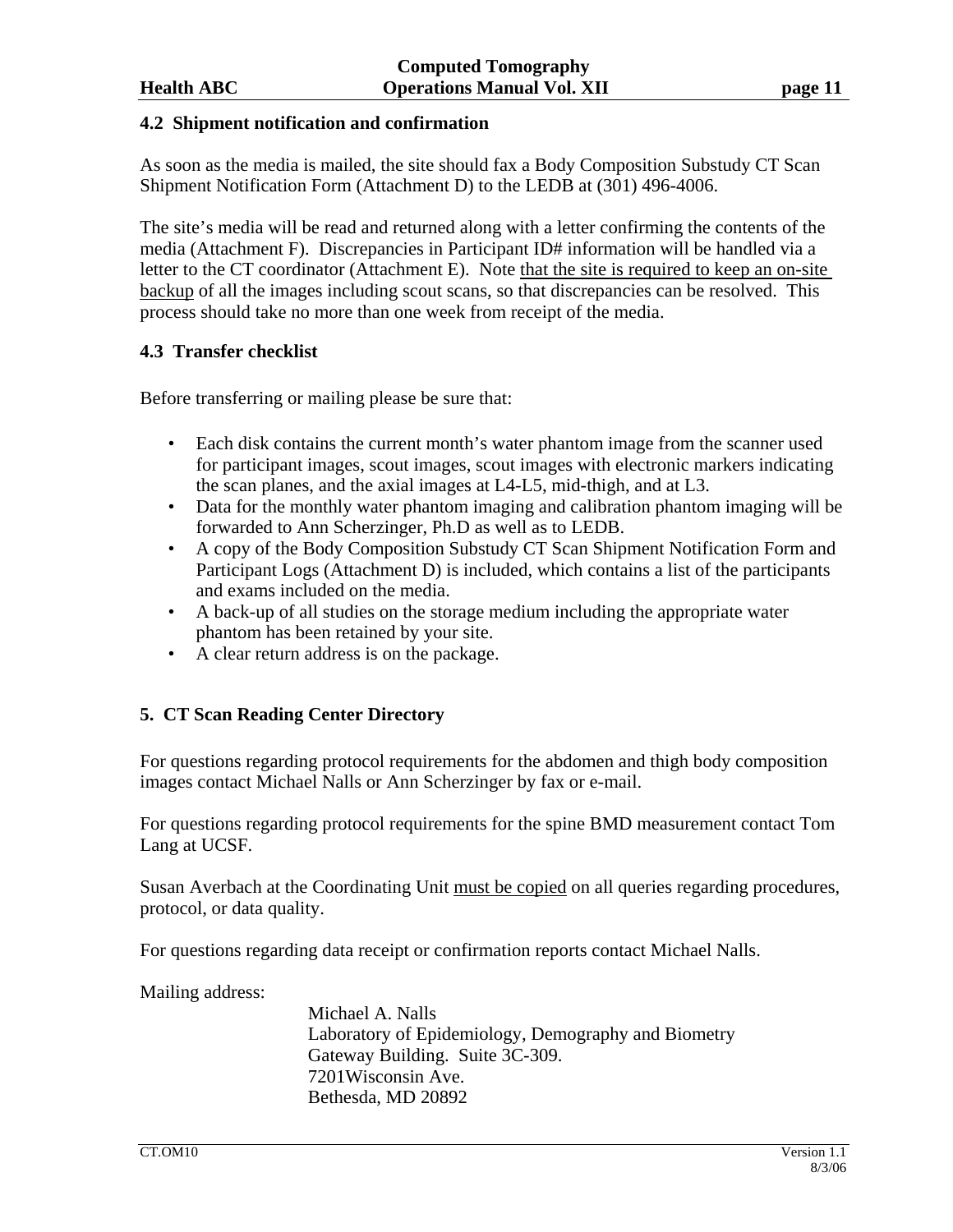| <b>Computed Tomography</b><br><b>Operations Manual Vol. XII</b> |                                     |                                                                                       |         |  |  |
|-----------------------------------------------------------------|-------------------------------------|---------------------------------------------------------------------------------------|---------|--|--|
| <b>Health ABC</b>                                               |                                     |                                                                                       | page 12 |  |  |
| Ann Scherzinger, Ph.D.                                          | Phone:<br>Pager:<br>e-mail:<br>Fax: | $(303)$ 372-6166<br>$(303)$ 266-3631<br>Ann.Scherzinger@uchsc.edu<br>$(303)$ 372-6148 |         |  |  |
| Tamara Harris, M.D., M.S.                                       | Phone:<br>e-mail:<br>Fax:           | $(301)$ 496-6044<br>harris $99@$ mail.nih.gov<br>$(301)$ 496-4006                     |         |  |  |
| <b>Michael Nalls</b>                                            | Phone:<br>e-mail:<br>Fax:           | $(301)$ 496-6443<br>nallsm@mail.nih.gov<br>$(303)$ 372-6148                           |         |  |  |
| <b>UCSF Coordinating Unit Contact</b><br><b>Susan Averbach</b>  | Phone:<br>e-mail:<br>Fax:           | $(415)$ 514-8088<br>saverbach@psg.ucsf.edu<br>$(415)$ 514-8150                        |         |  |  |

e-mail: thomas.lang@radiology.ucsf.edu

Fax: (415) 353-4552

# **6. List of figures**

1. Selection of Display Field of View (DFOV)

Thomas Lang, PhD Phone: (415) 502-4698

- 2. Location of Abdominal Scan Plane localized from scout images.
- 3. Location of Mid-Thigh Scan Plane localized from scout images.

# **7. List of attachments**

- A. Site Survey
- B. Review of Materials
- C. Site Visit Checklist
- D. CT Scan Shipment Notification
- E. ID Verification Request
- F. Confirmation of Receipt of Data
- G. Quick Reference for Health ABC Spine CT Scans
- H. Image Submission Suggestions
- I. Year 10 CT Tracking Form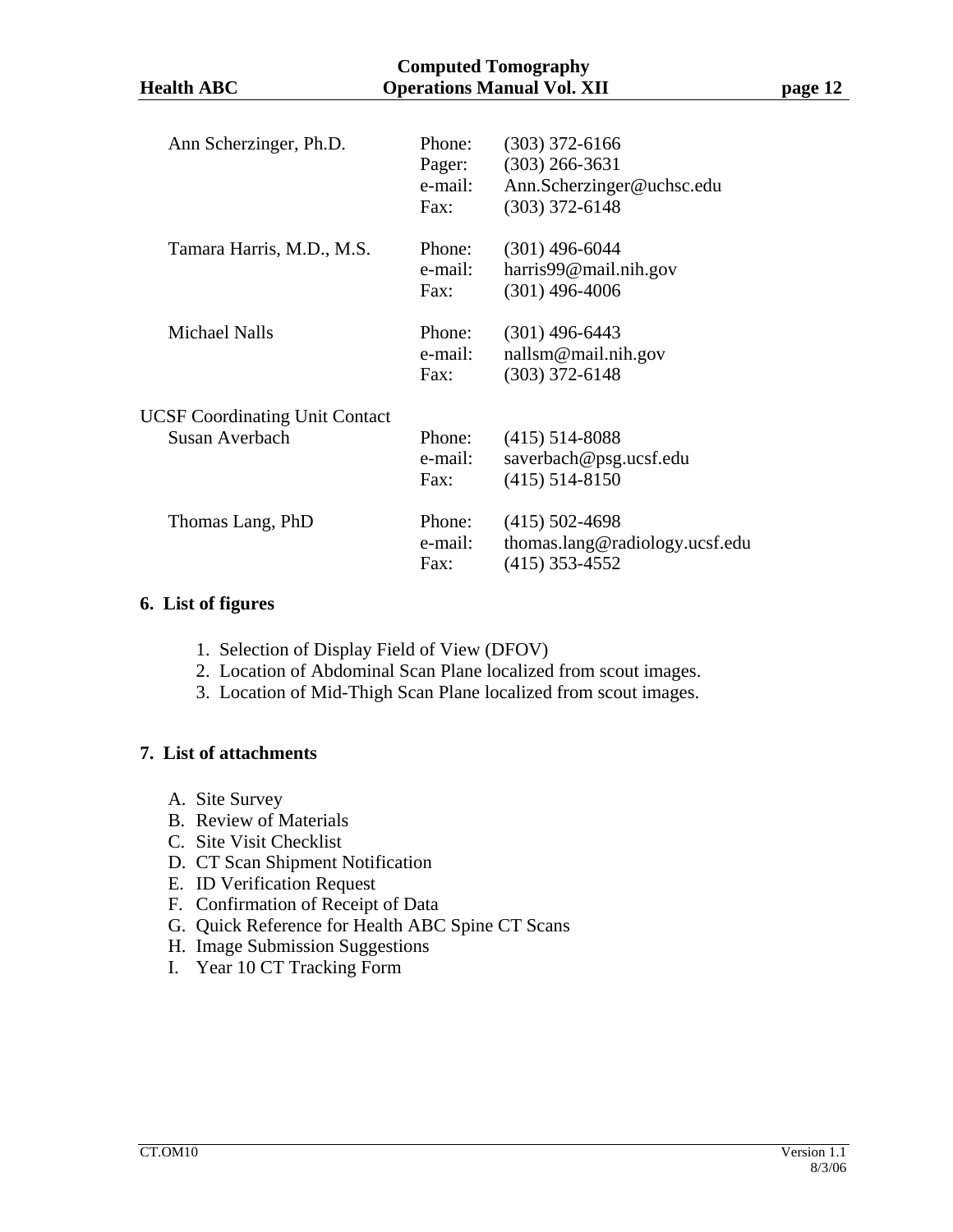

Average patient, DFOY of 40 has been chosen. Image fills the FOY, but no fat has been cut off.



Larger patient, maximum DFOY has been chosen. Image fills the FOY, but no fat has been cut off.



Yery large patient. Maximum DFOY has been chosen but not all subcutaneous fat is visible. Acquire all images anyway and transmit to center.

Large patient. DFOY chosen is too small. Re-reconstruct image with larger DFOY.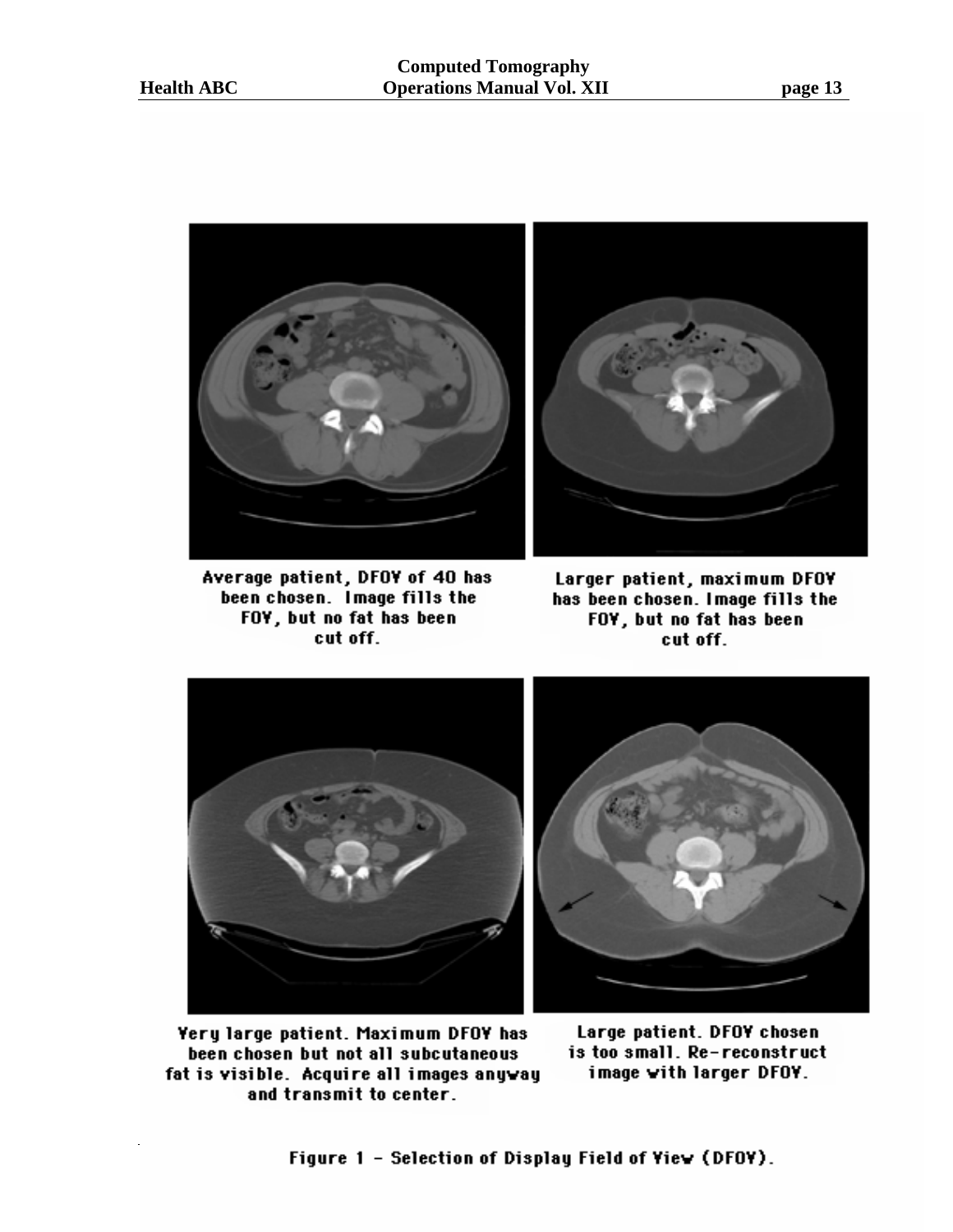**Midpoint of volume** 





**Figure 2 - Location of Abdominal Scan Plane**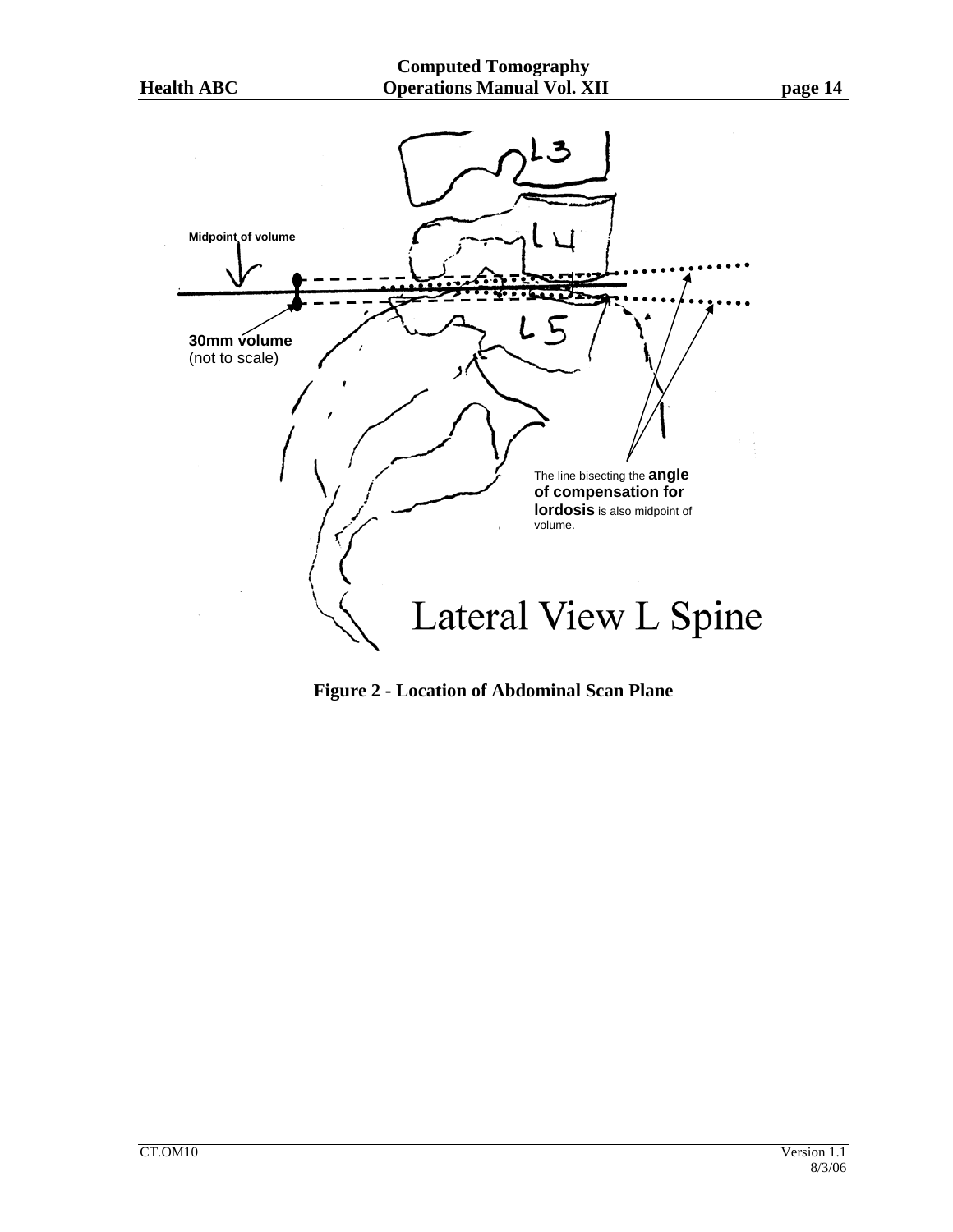

Location of the mid-thigh scan: Measure the distance between the medial edge of the greater trochanter (Point 1) and the intercondyloid fossa (Point 2). Choose the plane lying midway between these points (Scan Plane).

# **Figure 3 - Location Mid-Thigh Scan Plane**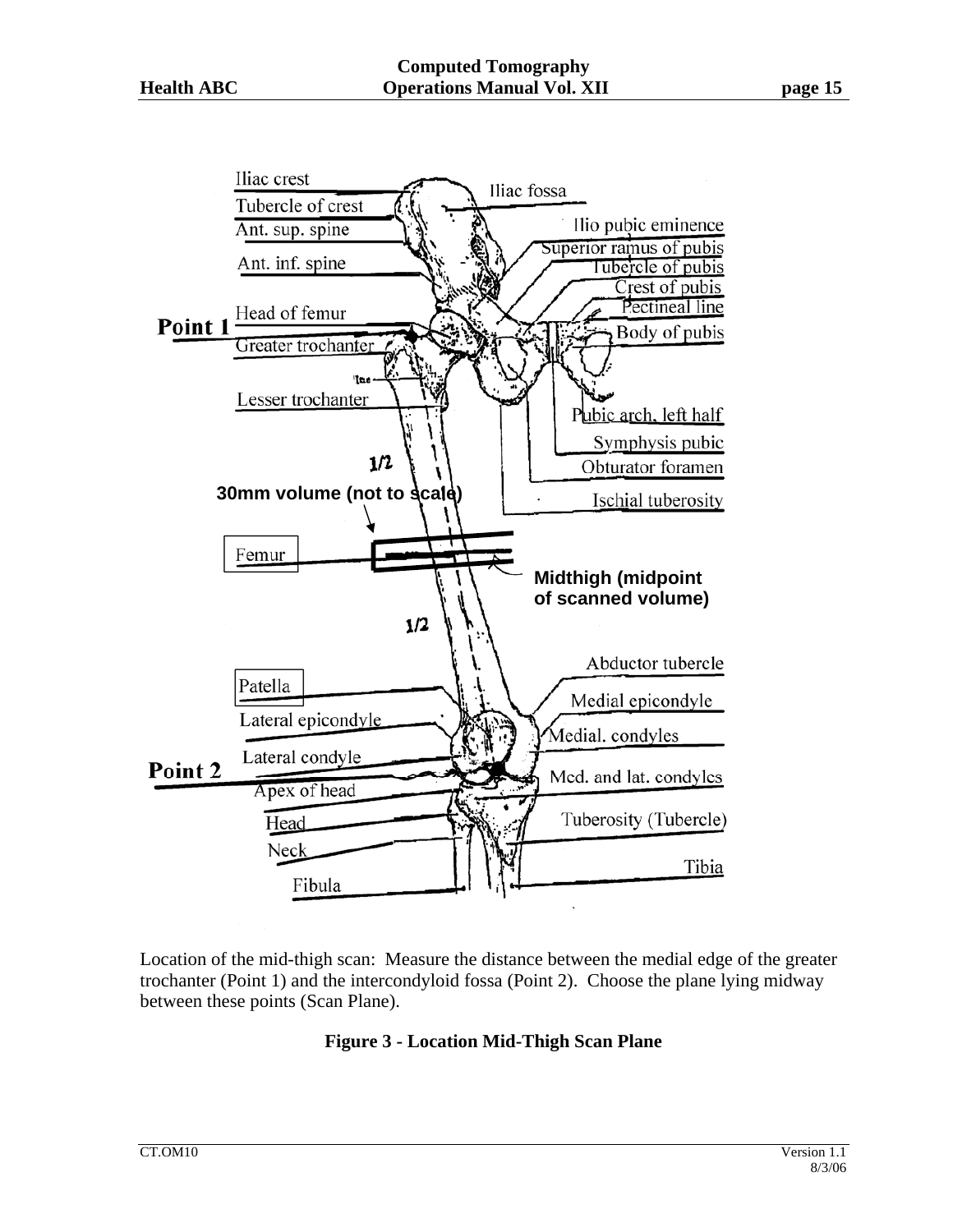# **Attachment A: Site Survey**

# **SITE SURVEY - CT IMAGING SITES FOR HEALTH ABC STUDY**

| ATTACH TO REQUESTED SAMPLE IMAGES                                                |                                                             |  |  |  |
|----------------------------------------------------------------------------------|-------------------------------------------------------------|--|--|--|
| TO BE FILLED OUT BY SITE:                                                        |                                                             |  |  |  |
|                                                                                  |                                                             |  |  |  |
| Address:                                                                         | <u> 1989 - Johann Stoff, amerikansk politiker (d. 1989)</u> |  |  |  |
|                                                                                  |                                                             |  |  |  |
|                                                                                  |                                                             |  |  |  |
|                                                                                  |                                                             |  |  |  |
|                                                                                  |                                                             |  |  |  |
|                                                                                  |                                                             |  |  |  |
|                                                                                  |                                                             |  |  |  |
|                                                                                  |                                                             |  |  |  |
| <b>Transfer Media:</b>                                                           | <u> 1989 - Johann Barbara, martxa alemaniar arg</u>         |  |  |  |
| List of participants/images on media:                                            |                                                             |  |  |  |
| ,我们也不会有什么。""我们的人,我们也不会有什么?""我们的人,我们也不会有什么?""我们的人,我们也不会有什么?""我们的人,我们也不会有什么?""我们的人 |                                                             |  |  |  |
|                                                                                  |                                                             |  |  |  |
|                                                                                  |                                                             |  |  |  |
| ,我们也不会有什么。""我们的人,我们也不会有什么?""我们的人,我们也不会有什么?""我们的人,我们也不会有什么?""我们的人,我们也不会有什么?""我们的人 |                                                             |  |  |  |
| ,我们也不会有什么。""我们的人,我们也不会有什么?""我们的人,我们也不会有什么?""我们的人,我们也不会有什么?""我们的人,我们也不会有什么?""我们的人 |                                                             |  |  |  |
|                                                                                  |                                                             |  |  |  |
|                                                                                  |                                                             |  |  |  |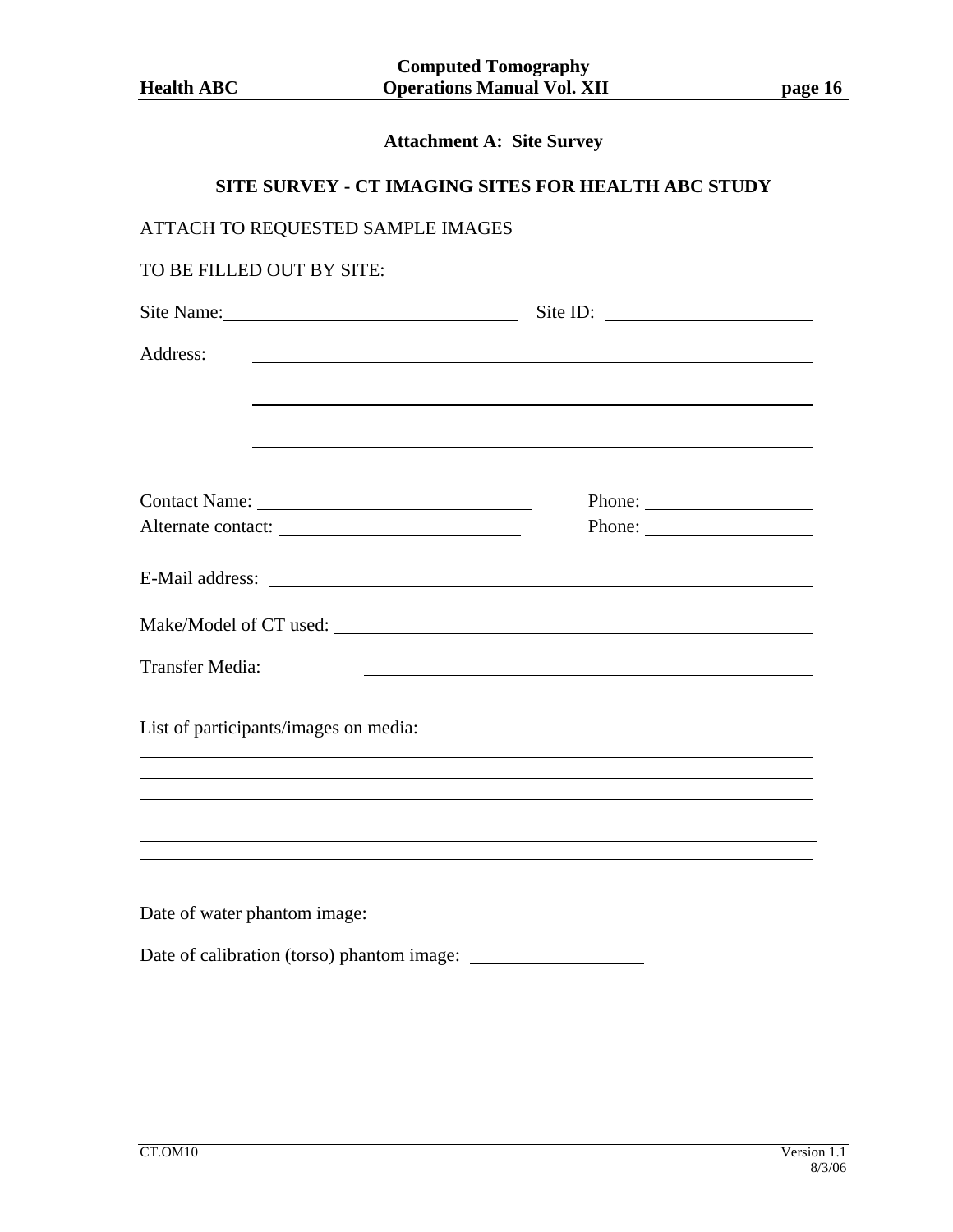# **Attachment B: Review of Materials**

# **REVIEW OF SUBMITTED SAMPLE SCANS**

| Site Name:                                                                                                                         | Site ID: |
|------------------------------------------------------------------------------------------------------------------------------------|----------|
| Address:                                                                                                                           |          |
|                                                                                                                                    |          |
|                                                                                                                                    |          |
| <b>Phantom Quality Measures</b>                                                                                                    |          |
|                                                                                                                                    |          |
|                                                                                                                                    |          |
| Linearity:<br><u> Alexandria de la contrada de la contrada de la contrada de la contrada de la contrada de la contrada de la c</u> |          |
|                                                                                                                                    |          |
|                                                                                                                                    |          |
|                                                                                                                                    |          |
| Scout                                                                                                                              |          |
|                                                                                                                                    |          |
|                                                                                                                                    |          |
|                                                                                                                                    |          |
|                                                                                                                                    |          |
|                                                                                                                                    |          |
| <b>Axial Images</b>                                                                                                                |          |
|                                                                                                                                    |          |
|                                                                                                                                    |          |
| FOV:<br><u> 1989 - Johann Barnett, fransk politiker (d. 1989)</u>                                                                  |          |
|                                                                                                                                    |          |
|                                                                                                                                    |          |
| <b>Header Demographics</b>                                                                                                         |          |
| Site Id:                                                                                                                           |          |
| Participant ID#: Note and South Participant ID#:                                                                                   |          |
| <b>Study Date:</b>                                                                                                                 |          |

Other problems or comments: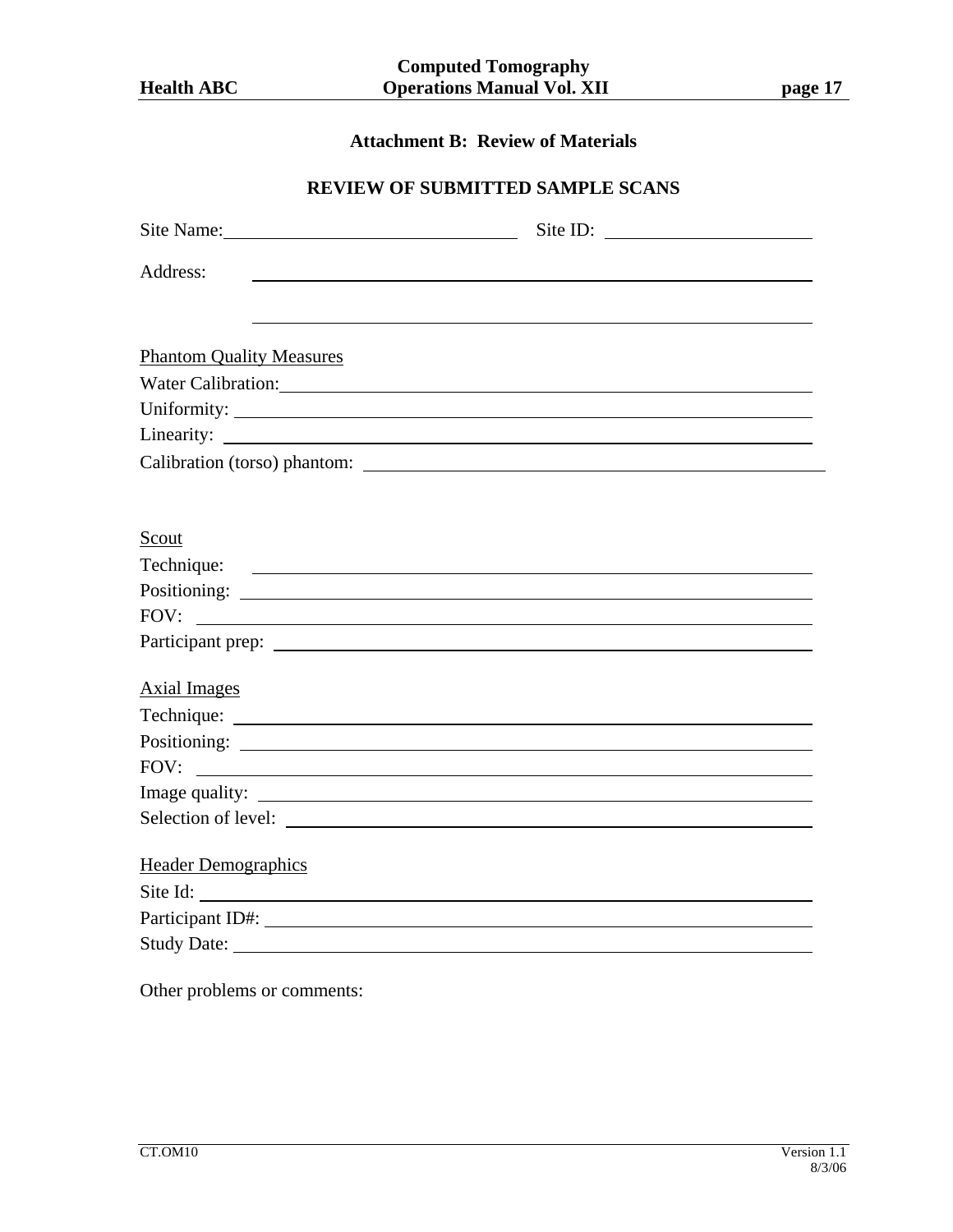# **Attachment C: Site Visit Checklist**

#### SITE VISIT CHECKLIST

| SITE: |                                | Date:                                                                                                                                      |
|-------|--------------------------------|--------------------------------------------------------------------------------------------------------------------------------------------|
| I.    | <b>Imaging Protocol Issues</b> |                                                                                                                                            |
|       |                                | Confirm survey information.<br>Name, address, contact, phone number                                                                        |
|       |                                | Review routine maintenance schedule for scanner.<br>Maintenance schedule:                                                                  |
|       |                                | Site protocol regarding consent form.<br>Who is responsible for consent form:                                                              |
|       |                                | Review exclusion criteria.                                                                                                                 |
|       |                                | Discuss participant preparation and positioning.<br>Review guidelines in the manual.                                                       |
|       |                                | Discuss labeling of images with appropriate demographics.                                                                                  |
|       |                                | Participant ID#:<br>Participant Name:<br>Staff ID#:                                                                                        |
|       |                                | Discuss what images are required and imaging parameters.                                                                                   |
|       |                                | Review the two groups (Spine CT versus Body Composition).<br>Review technique in sample images.<br>Review any concerns from sample images. |
|       |                                | Discuss how to identify imaging levels.<br>Review any concerns from the sample images.                                                     |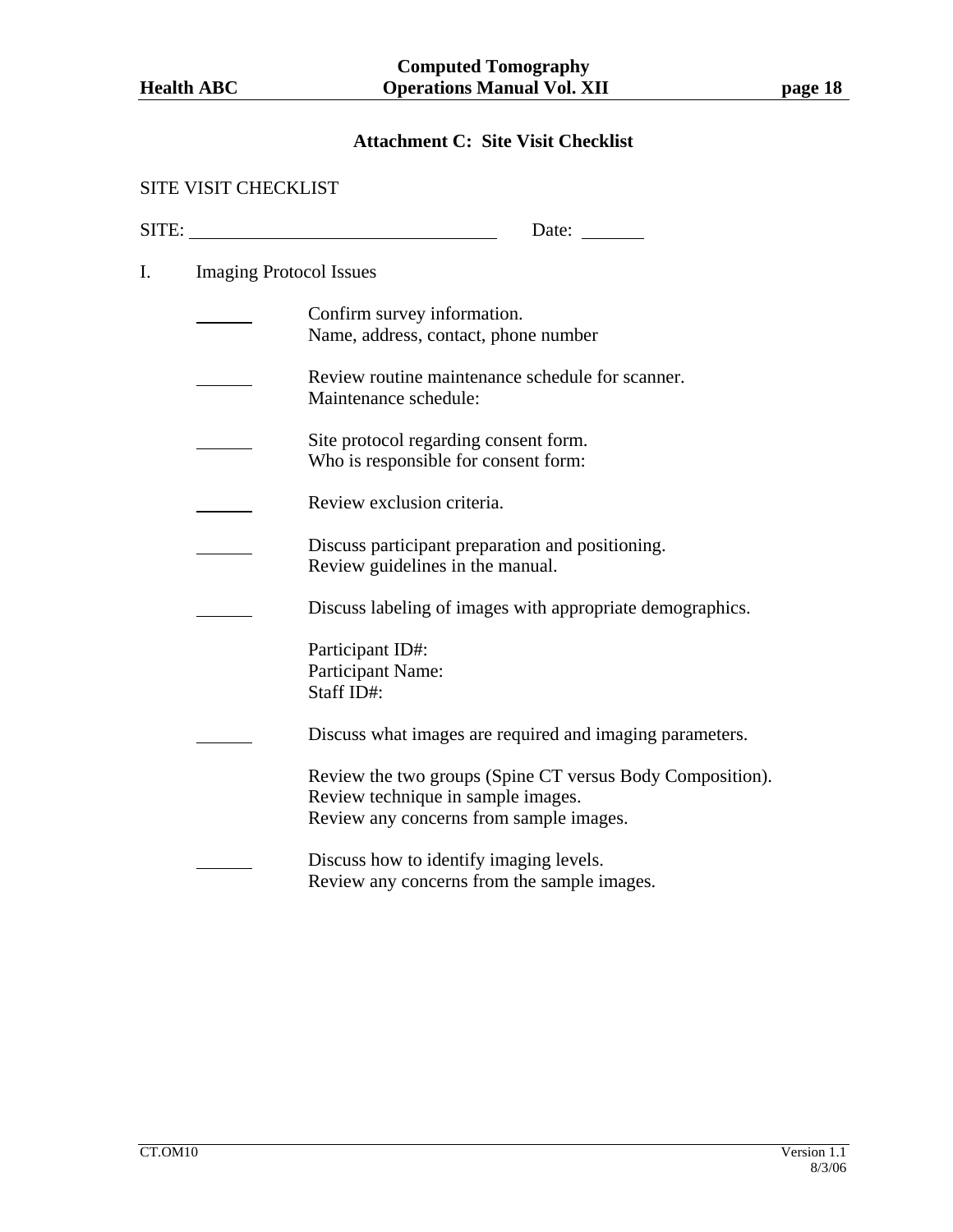# SITE VISIT CHECKLIST - PAGE 2

| SITE:           | Date:                                                                                                                                         |
|-----------------|-----------------------------------------------------------------------------------------------------------------------------------------------|
|                 | Discuss how to choose appropriate fields of view.<br>Review procedure if participant is too large.<br>Review any concerns from sample images. |
|                 | Give site name of contact for protocol questions.                                                                                             |
|                 | Discuss training of additional CT technologists.                                                                                              |
| Site Questions: |                                                                                                                                               |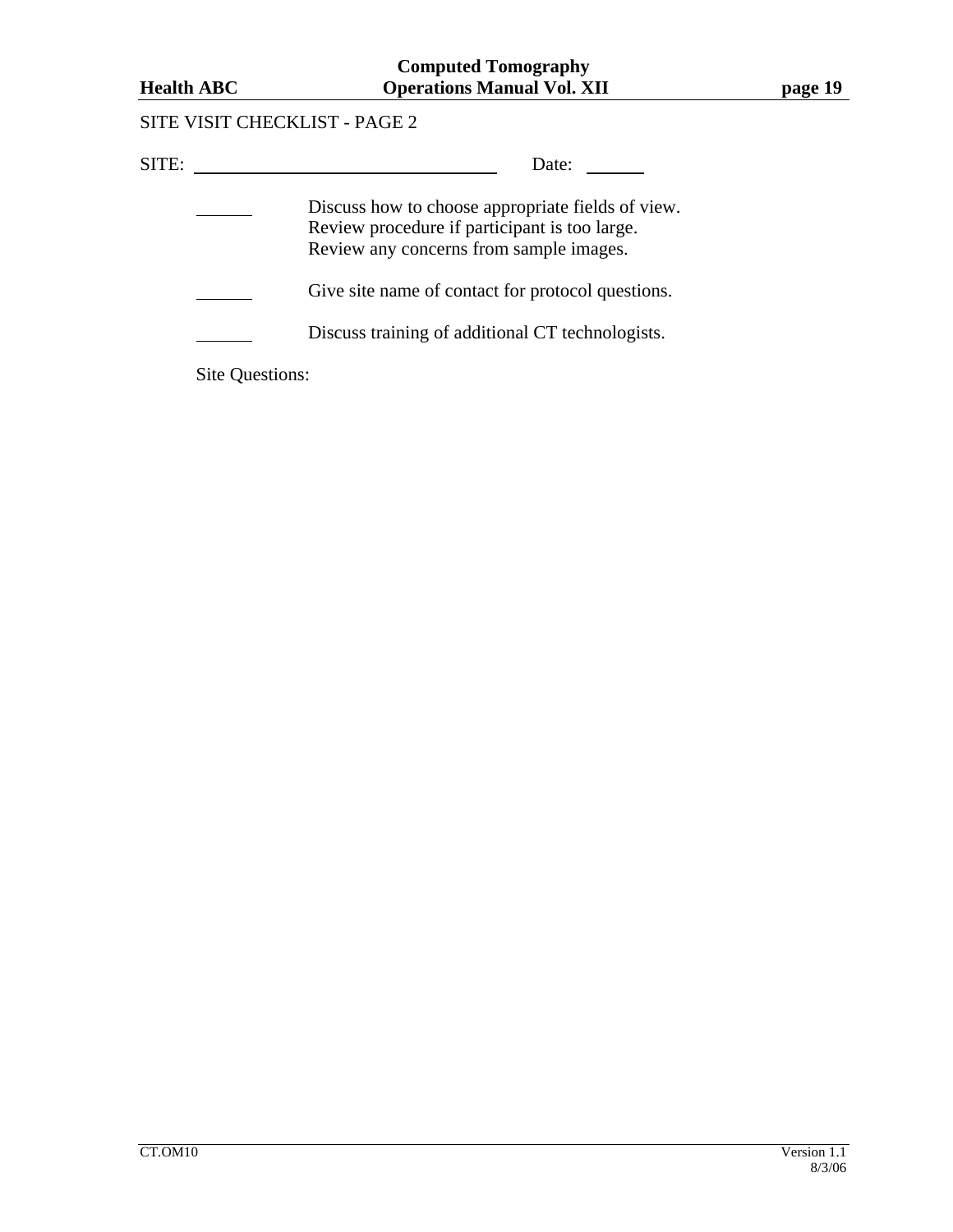# SITE VISIT CHECKLIST - PAGE 3

| SITE: |                 | Date:                                                                                                              |
|-------|-----------------|--------------------------------------------------------------------------------------------------------------------|
| П.    |                 | <b>Image Transfer and Storage Protocols</b>                                                                        |
|       |                 | Confirm water and calibration (torso) phantom scan protocol and timing.<br>Review any concerns from sample images. |
|       |                 | Confirm facility for retaining local backup of images.<br>Site procedure:                                          |
|       |                 | Confirm protocol for image storage.                                                                                |
|       |                 | Confirm schedule for mailing of data to LEDB.                                                                      |
|       |                 | Schedule:<br>Contact person:                                                                                       |
|       |                 | Confirm schedule for returning media to site.<br>Schedule:<br>Contact person:                                      |
|       |                 | Confirm site addresses for mailing.<br>Address:                                                                    |
|       |                 | Discuss any issues seen in review of site's sample images regarding<br>transfer format.                            |
|       |                 | Give site name of contact for transfer protocol questions.                                                         |
|       | Site Questions: |                                                                                                                    |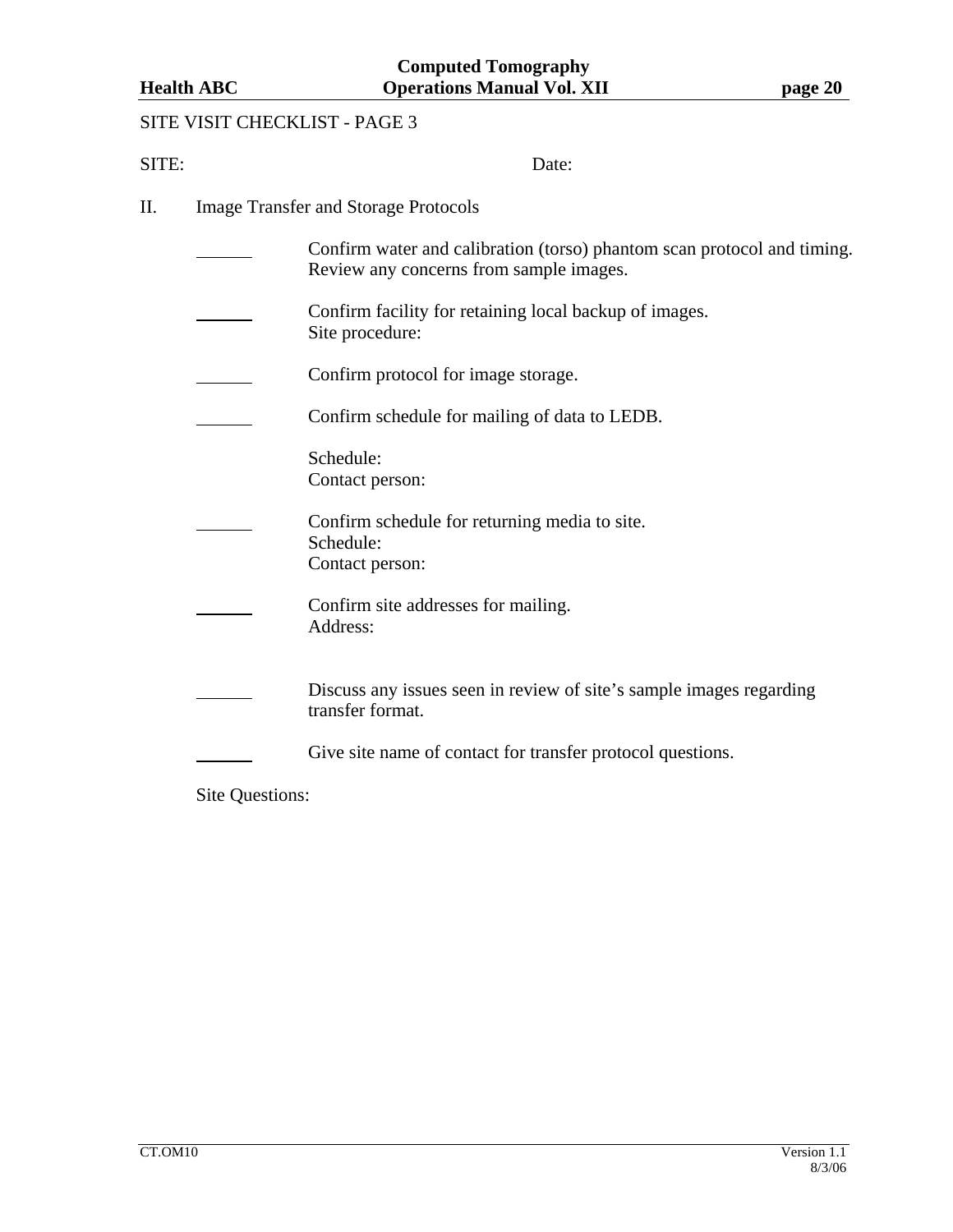# **Attachment D Health ABC Body Composition Substudy CT Scan Shipment Notification**

÷.

| TO:                      | Michael Nalls and Tamara Harris, MD. |
|--------------------------|--------------------------------------|
| <b>FAX:</b>              | $(301)$ 496-4006                     |
| <b>FROM:</b><br>SITE ID: |                                      |

**FAX:** 

**RE:** CT Shipment of Health ABC Participant Data

# **Message**

| The following data is being sent to you today | (today's date) |                               |
|-----------------------------------------------|----------------|-------------------------------|
| For delivery on                               | (date)         |                               |
| VIA: Mail Delivery service:                   |                | Airbill #<br>(airbill number) |
| Exam Date Range of Participants Included:     |                |                               |

Please call me at <u>itelephone number</u> if you have any questions. Thank you.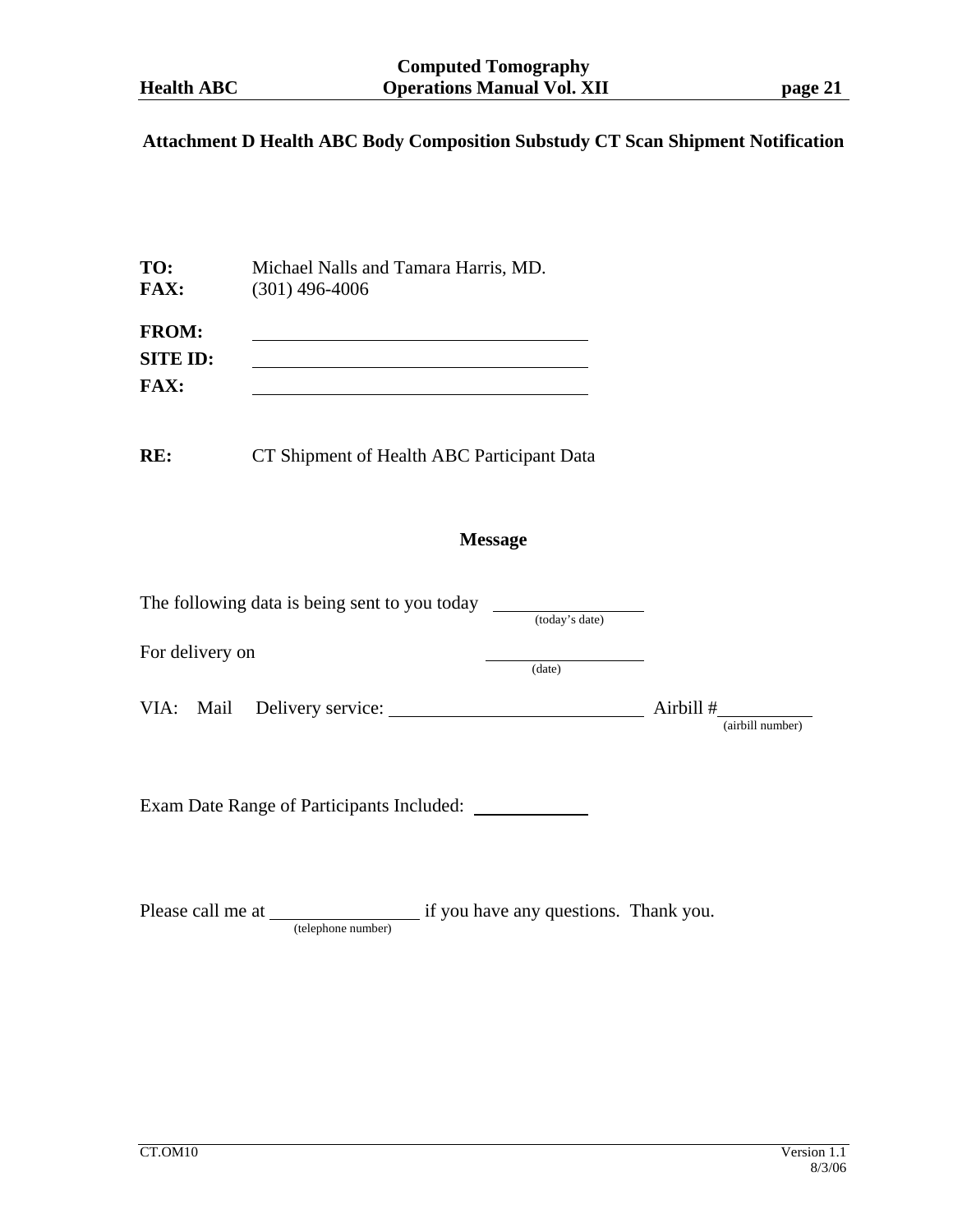# **Daily Inventory of Health ABC Participants**

| Exam Date:              |        |          |               |                                 |             |                                   |
|-------------------------|--------|----------|---------------|---------------------------------|-------------|-----------------------------------|
| Participant ID Acrostic |        | Staff ID | Exam $# (UP)$ | Leg used<br>for<br>femur length |             | Vertebra<br>for BMD               |
|                         |        |          |               | $\mathbf{L}$                    | $\mathbf R$ |                                   |
|                         |        |          |               | $\mathbf{L}$                    | $\mathbf R$ |                                   |
|                         |        |          |               | $\mathbf{L}$                    | $\mathbf R$ |                                   |
|                         |        |          |               | $\mathbf{L}$                    | $\mathbf R$ |                                   |
|                         |        |          |               | $\mathbf{L}$                    | $\mathbf R$ |                                   |
|                         |        |          |               | $\mathbf{L}$                    | $\mathbf R$ |                                   |
|                         |        |          |               | $\mathbf{L}$                    | $\mathbf R$ |                                   |
|                         |        |          |               | $\mathbf{L}$                    | $\mathbf R$ |                                   |
|                         |        |          |               | $\mathbf{L}$                    | $\mathbf R$ |                                   |
|                         |        |          |               | $\mathbf{L}$                    | $\mathbf R$ |                                   |
|                         |        |          |               |                                 | L R         | $\frac{1}{2}$ , and $\frac{1}{2}$ |
|                         | $\sim$ |          |               |                                 |             | $L$ R $\qquad$                    |
|                         |        |          |               |                                 | L R         | $\mathcal{L}$                     |
|                         |        |          |               |                                 | L R         |                                   |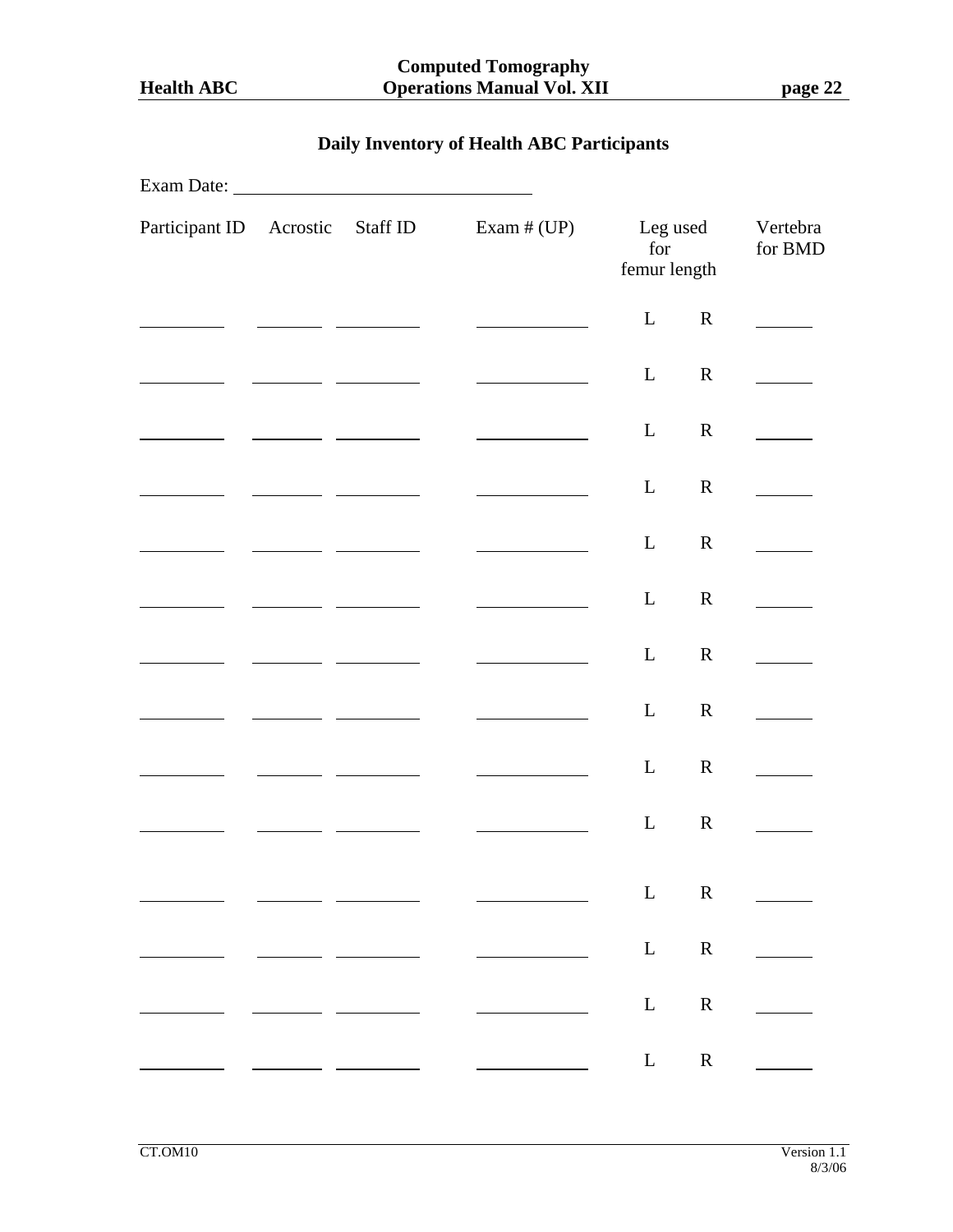| <b>Health ABC</b>       |                                               | <b>Computed Tomography</b><br><b>Operations Manual Vol. XII</b> |                 |                         |                     |
|-------------------------|-----------------------------------------------|-----------------------------------------------------------------|-----------------|-------------------------|---------------------|
|                         |                                               |                                                                 |                 |                         |                     |
| Participant ID Acrostic | StaffID                                       | Exam $# (UP)$                                                   | Leg used<br>for | femur length            | Vertebra<br>for BMD |
|                         |                                               |                                                                 | L               | $\mathbf R$             |                     |
|                         | <u> 1980 - John Barnett, fransk politiker</u> |                                                                 | L               | $\mathbf R$             |                     |
|                         |                                               |                                                                 | L               | $\mathbf R$             |                     |
|                         |                                               |                                                                 | L               | $\mathbf R$             |                     |
|                         |                                               |                                                                 | L               | $\mathbf R$             |                     |
|                         |                                               |                                                                 | L               | $\mathbf R$             |                     |
|                         |                                               |                                                                 | L               | $\mathbf R$             |                     |
|                         |                                               |                                                                 | L               | $\mathbf R$             |                     |
|                         |                                               |                                                                 | L               | $\mathbf R$             |                     |
|                         |                                               |                                                                 | $\mathbf{L}$    | $\mathbf R$             |                     |
|                         |                                               |                                                                 | $\mathbf{L}$    | $\overline{\mathbf{R}}$ |                     |
|                         |                                               |                                                                 | $\mathbf{L}$    | $\mathbf R$             |                     |
|                         |                                               |                                                                 | $\mathbf{L}$    | $\mathbf R$             |                     |
|                         |                                               |                                                                 | $\mathbf{L}$    | $\mathbf R$             |                     |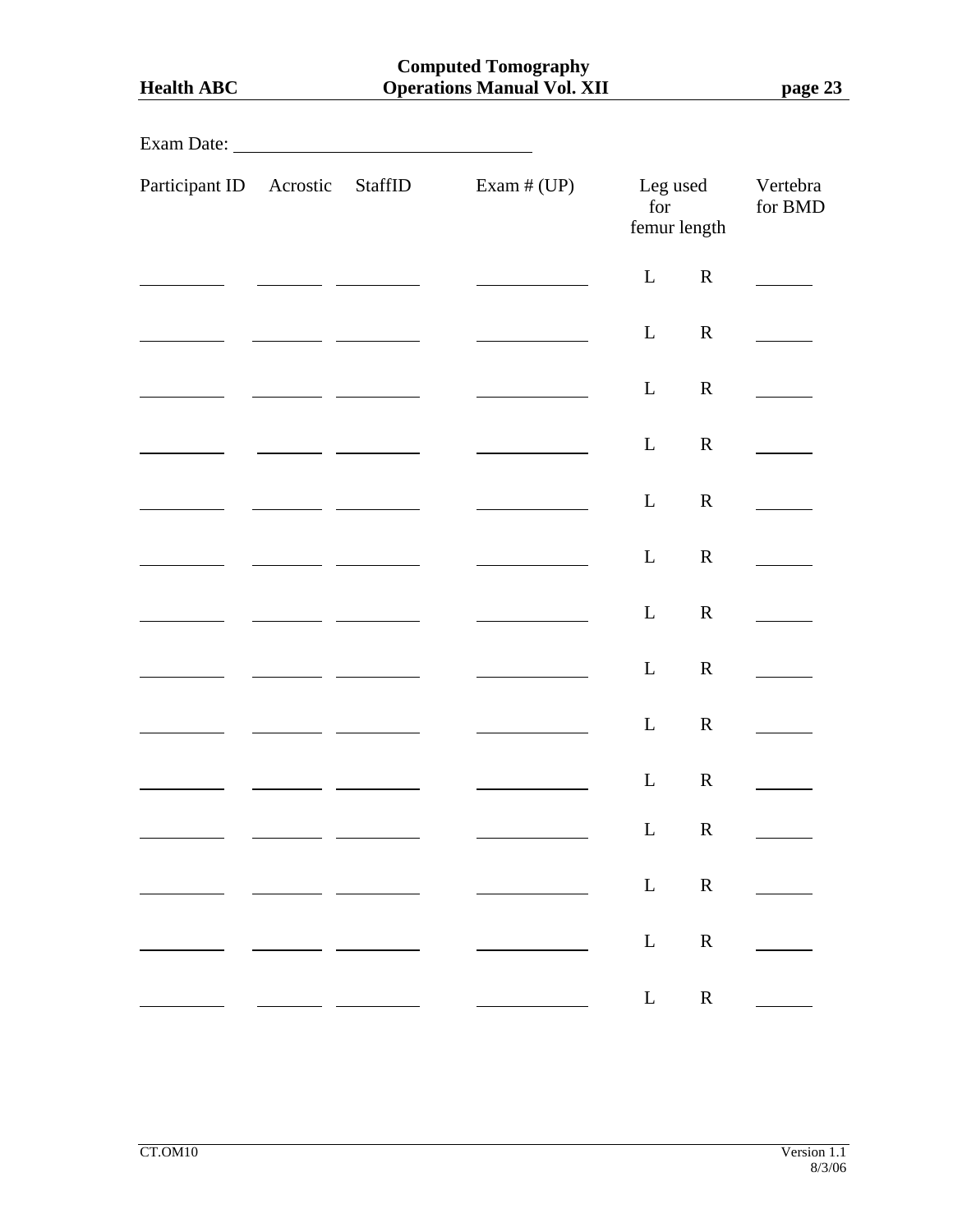# **Attachment E: ID Verification Request.**

(Site CT Coordinator) (Date)

Dear: (Site CT Coordinator)

Would you please provide written verification that the information in the headers (participant identification) for the CT studies you have sent matches the assigned Health ABC ID numbers on the following participant(s) as the CT studies did not originally include the proper ID code:

(List of Participant[s])

For subsequent studies, please make sure that the CT image header information follows protocol procedures in identifying participants by Health ABC Participant ID# as the Participant ID#, and the Participant Acrostic as the Participant's Name. If your site, for medico-legal reasons, must include the full participant name, please remember to include the identifying information from the header along with the Exam Number and Date on the Daily Inventory of Health ABC Participants form that you fax to the CT Scan Reading Center prior to shipment of the study.

Thank you in advance for your immediate attention in this matter. If you have any questions, please feel free to call me at (301) 496-6443.

Sincerely,

Michael A. Nalls Health ABC CT Scan Reading Data Coordinator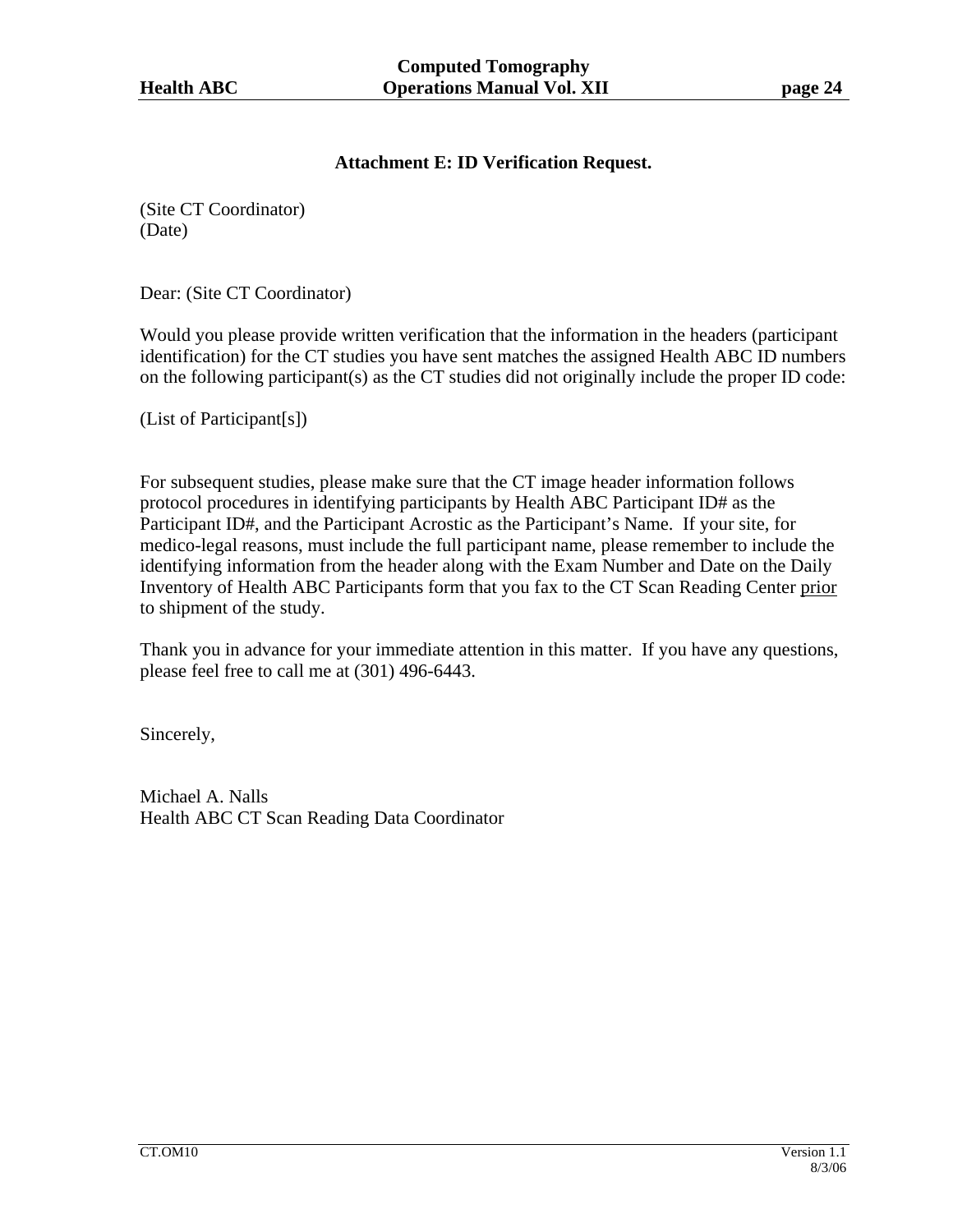# **Attachment F: Confirmation of Receipt of Data**

(Site CT Coordinator) (Date)

Dear: (Site CT Coordinator)

Enclosed you will find the recirculating CD your study site is using for the Body Composition Substudy of the Health ABC. Please continue to use the disk for subsequent CT scans. Your original list of the contents of the enclosed disk is attached. Unless noted below, all data was transferred successfully.

(Detail concerning problems)

Please continue to keep a permanent on-site digital copy of your CT data.

We appreciate your efforts to date and look forward to continued contact with you. If you have any questions, please do not hesitate to contact one of the CT Reading Center personnel.

Sincerely,

Michael A. Nalls Health ABC CT Scan Reading Data Coordinator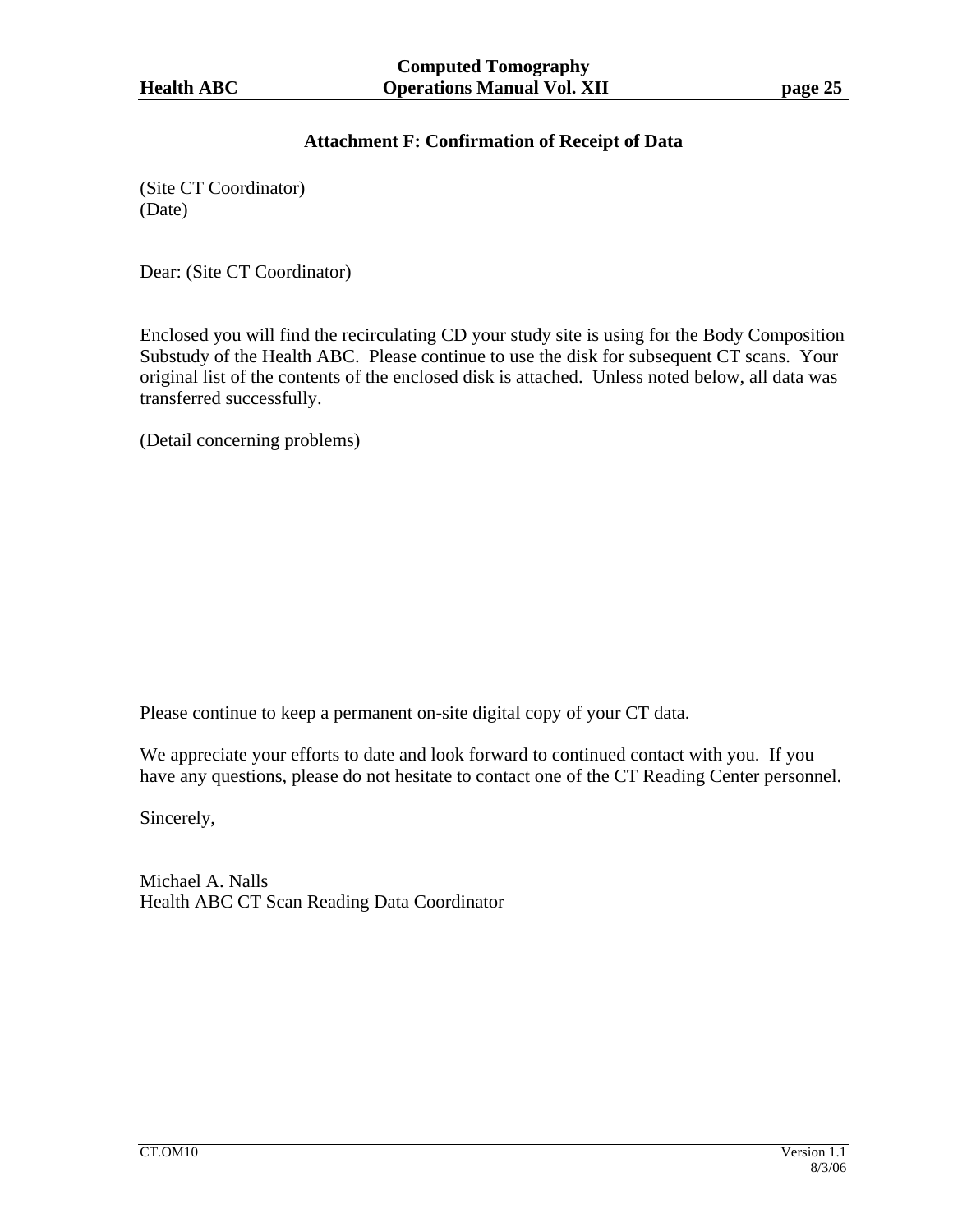# **Attachment G: Quick Reference for Health ABC Spine CT Scans**

# Quick Reference for Health ABC Spine CT Scans

Prepared by

Cynthia Hayashi Mary Sherman Vesta March Tom Lang

Osteoporosis and Arthritis Research Group Department of Radiology, University of California, San Francisco April 2, 1997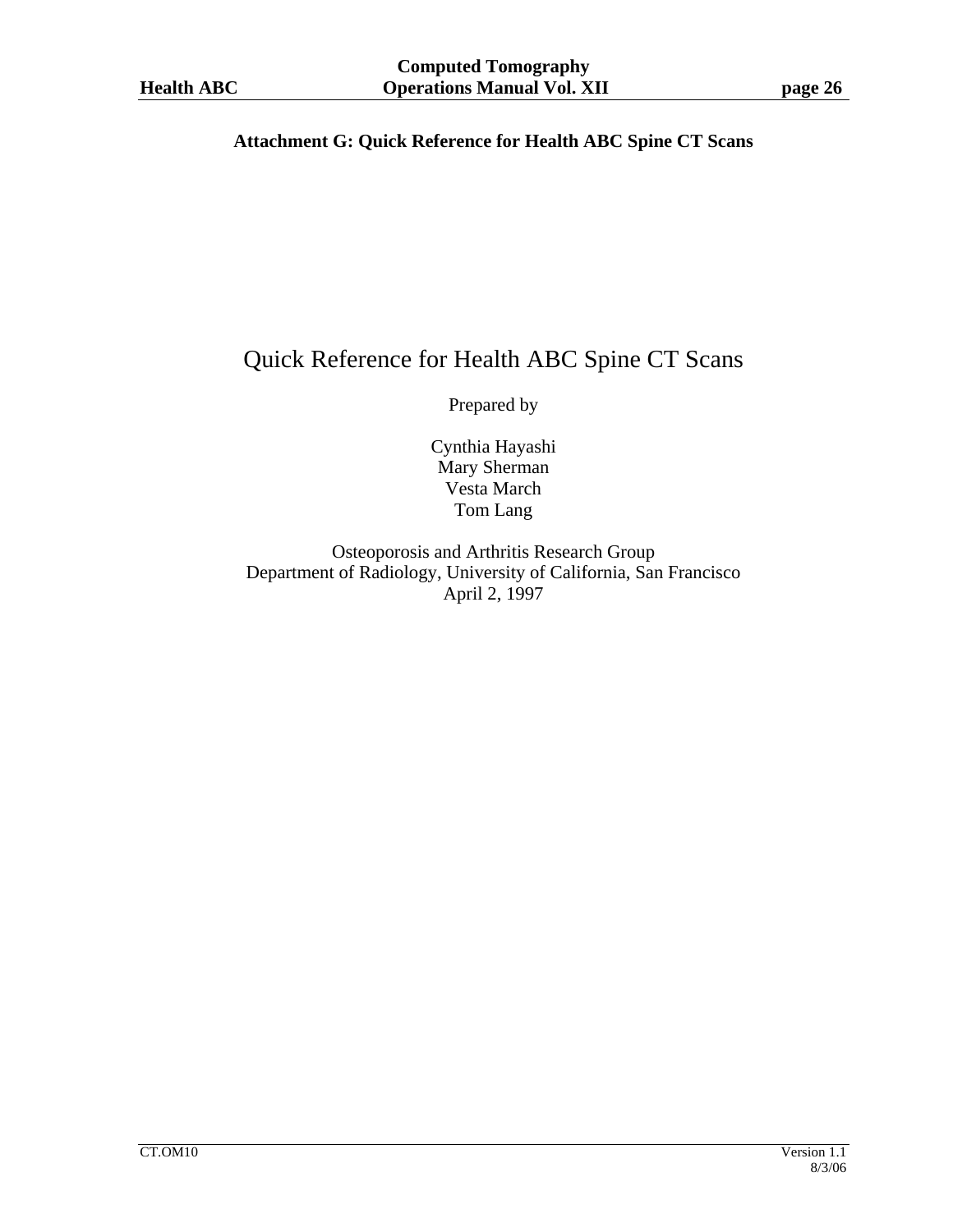## **Attachment G: Quick Reference for Health ABC Spine CT Scans - Page 2**

**Introduction**: An outline of the general procedure for performing both spine and body composition CT scans follows:

- Place spine CT phantom in proper position on the CT table for the thigh and thigh content scans (this page).
- Position the participant (this page).
- Perform the thigh scout and thigh axial image (main manual).
- Move and re-position the phantom so it will be in the FOV for both the abdomen and spine.
- Acquire the extended scout and L4-L5 body composition image (main manual).
- If participant has moved, perform an abbreviated scout (this attachment).
- Perform spine CT axial image at L3 (this attachment).

# **Phantom and participant positioning:**



phantom with the cross-sectional view of phantom positioning laser light on the

participant. Align  $C_{\text{ross-sectional view of phantom positioning}}$  the centerline of the Cross-sectional view of phantom positioning

scanner. The long axis of the phantom should be centered on the table's longitudinal line. Smooth out the gel in the blue gel bags evenly. Cover the phantom with the gel bags. These bags must remain centered on the phantom to prevent air gaps between the participant and the phantom. Be very careful in positioning the participant on the phantom to assure the gel bags do not move. Place an additional pad or rolled sheet just below the blue pad so that the participant will have something to sit on prior to lying down on the blue pad and phantom. This avoids having the participant place all of their weight on the lower end of the blue pad which can cause the misalignment of the phantom.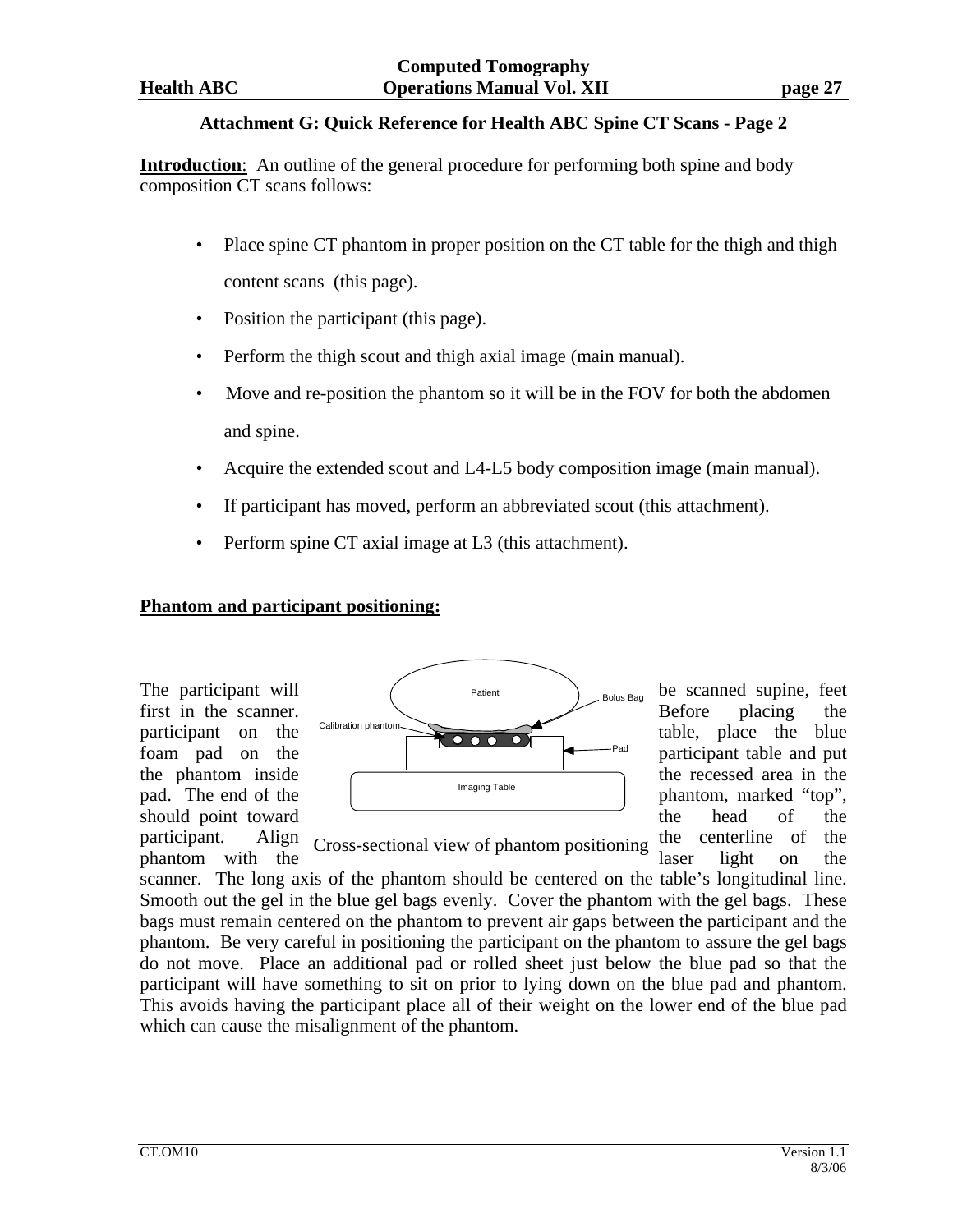Attachment G: Quick Reference for Health ABC Spine CT Scans - Page 3

You may now place the participant on the table. The bottom of the phantom should be at the level of the anterior superior iliac spine (ASIS). This will assure that the phantom will cover L1 to L4.

At this point proceed to the main manual to obtain the thigh and abdominal body composition CT images. Elevate the legs on a large cushion to reduce the lordotic curve in the back. This also ensures no air gap between the phantom and the participant. Position the participant's arms over the head. You may support the arms with cushions if necessary. When finished, return to this section to perform the spine CT imaging.

**Localization for spine CT axial scan:** You should use the same scout that was obtained for the body composition scan to localize the spine CT scan. If the participant moved after the body composition scan, you may need to obtain a new scout for localization. If so, you should obtain a "standard" lateral scout that primarily covers the lumbar region, as illustrated below.

# **ABBREVIATED SCOUT PARAMETERS (ONLY if needed):**

Azimuth: 90

- Table speed: Normal
- Starting location: 50 mm above the Xyphoid
- Ending location: -250 (approximately)
- Kv...default is OK
- $mA: 100$
- $\bullet$  Tilt.... $0$

The gantry should be at 0 angle for the scout. Usually 50 to -250 will cover an average sized participant. Magnify the image so that you can see the image well. Lateral scout view

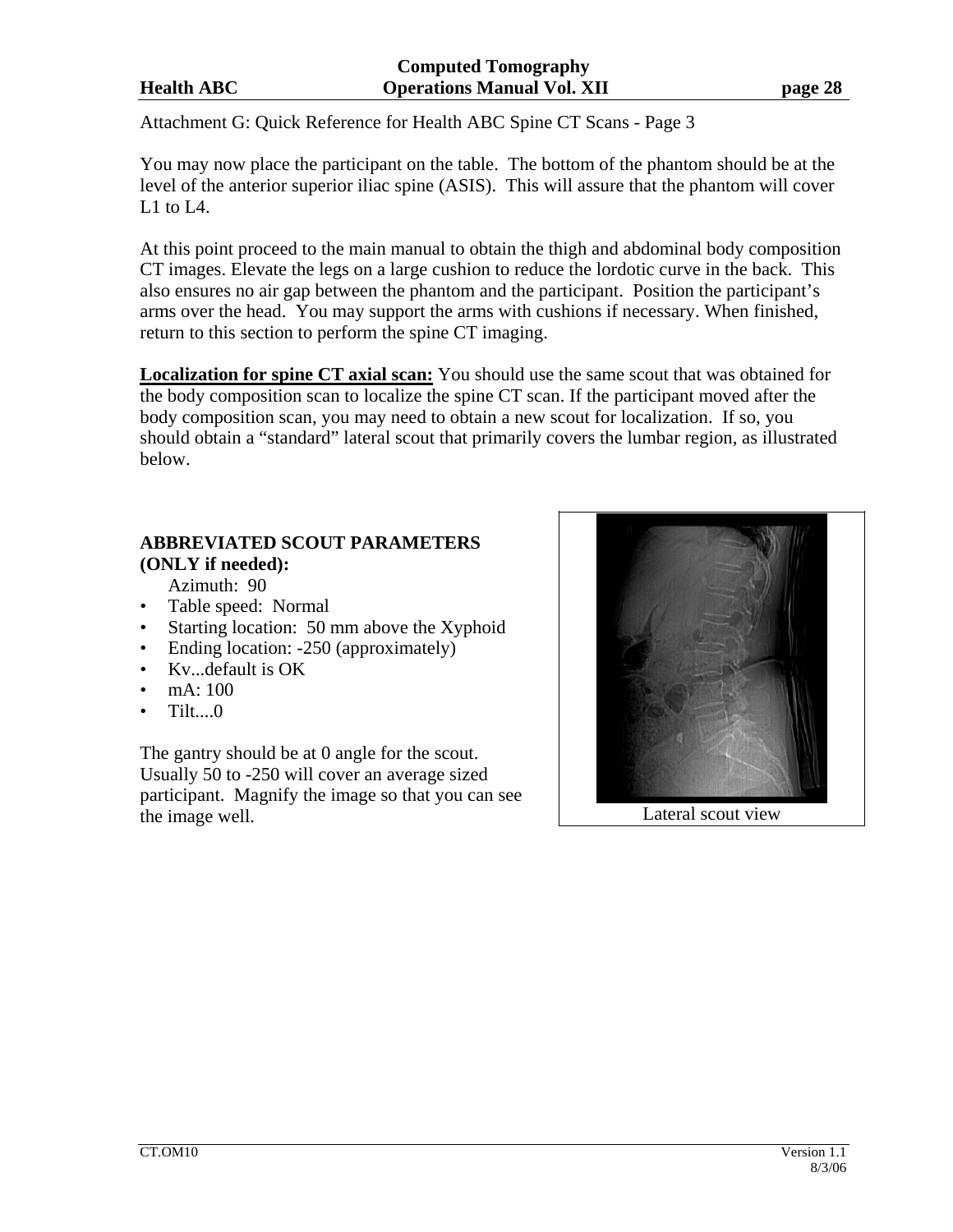Attachment G: Quick Reference for Health ABC Spine CT Scans - Page 4

**Axial scan of L3 for spine CT measurement:** The slice should be centered in L3. Using the lateral scout, position the cursor on an endplate, angle to match the angle of the endplate. Now move the cursor to the center of the L3 vertebra. If L3 is compressed or you see abnormalities within the vertebral body that would result in analysis problems (i.e., areas of high density, calcified nodes etc...), select an alternate vertebra to scan. L4 will be the first choice as an alternate. If L4 is abnormal, choose (in order of priority) L2, L1, T12.

# **SCAN PARAMETERS:**

- Single energy, 80 KV
- Level: L3
- mA: 70
- sec:  $2$
- Slice thickness: 10 mm
- Scan FOV: Large
- Display FOV: 40 or 48 cm, depending upon participant size. Scan should encompass all soft tissue and the calibration phantom. You must re-scan the



participant if the soft tissue and/or the calibration phantom is clipped.

- Algorithm: Standard
- Matrix: 512
- Table height: to be determined using guidelines provided: 180 is used at UCSF.

# **SCAN QUALITY PARAMETERS:**

Prior to completing the study, please check the spine CT images for the following:

- Spine CT slice was mid-vertebral body and angled to compensate for lordosis.
- Phantom was in the field of view and centrally positioned against back.
- All soft tissue is within the field of view.
- Absence of image artifacts in vertebral body or calibration cylinders.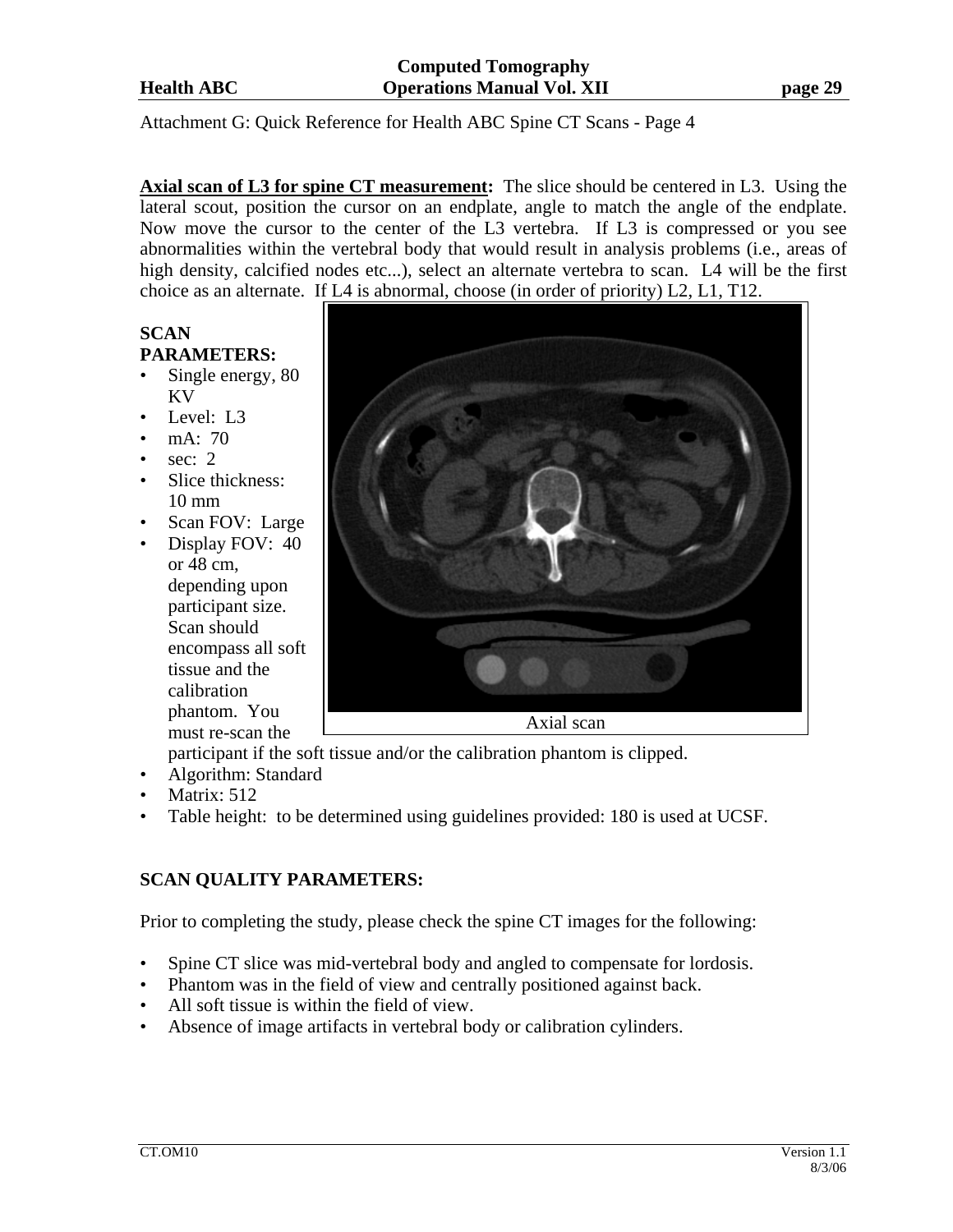# **Attachment H: Image Submission Suggestions**

# **Image Submission Suggestions**

Prepared by Michael A. Nalls

Laboratory of Epidemiology, Demography and Biometry National Institute on Aging/N.I.H. Bethesda, MD March 26, 2006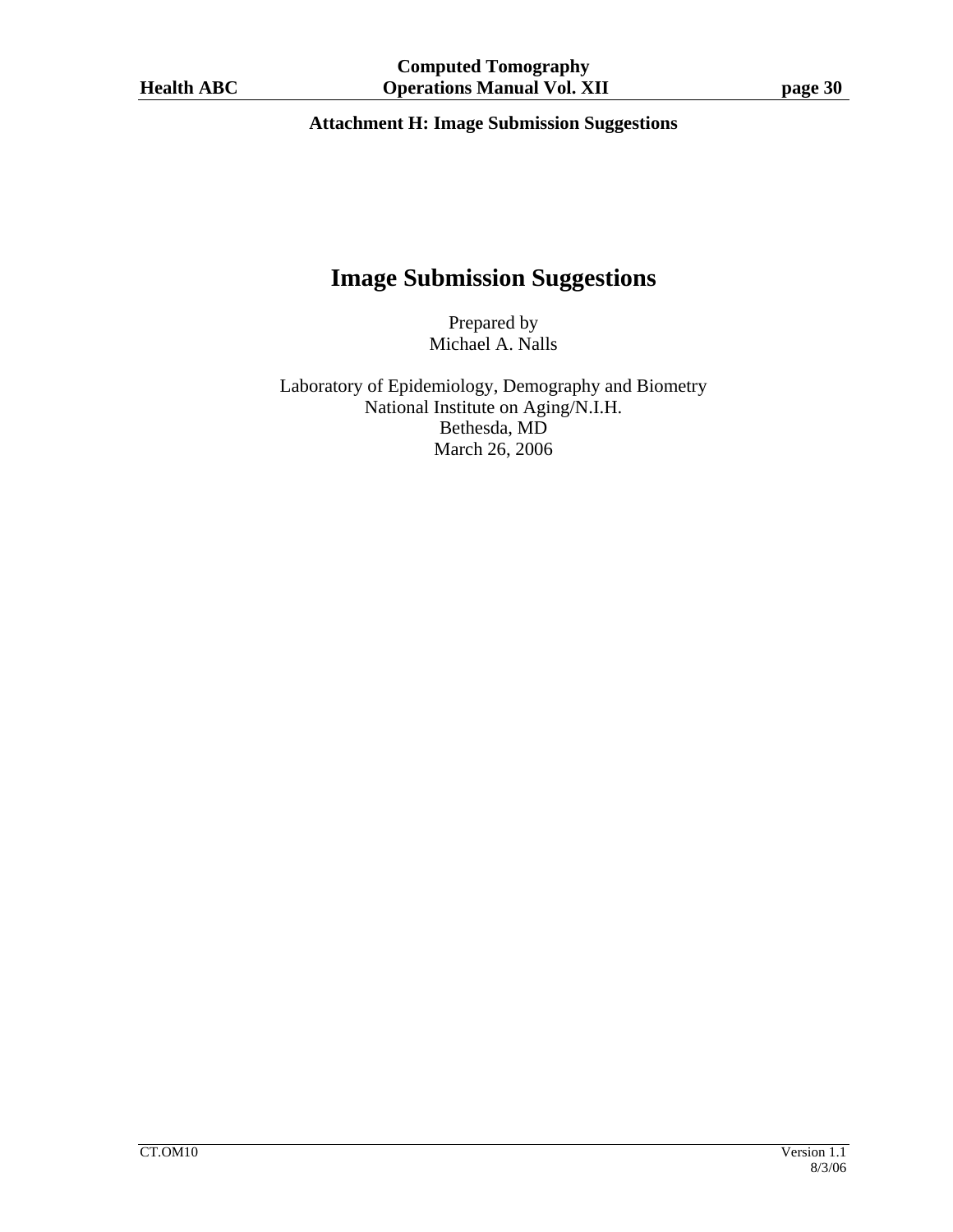## **Attachment H: Image Submission Suggestions – Page 2**

General Suggestions:

- $\Box$  Include HABC ID.
- $\Box$  DICOM header should include accurate acquisition date information, particularly in studies that have multiple rounds of images per participant
- $\Box$  CT machine, model and acquisition software versions should also be included in DICOM header information
- $\Box$  For multiple disk submissions, please order by participant name or ID number.
	- Example: Disk 1, Participants A-E; Disk 2, Participants F-Z or Disk 1, Participants 00-09; Disk 2, Participants 10-21.

For participants with only one set of images.

- $\Box$  Each individual should have their own folder labeled by their acrostic code or participant number.
- $\Box$  The next set of folders will be for each area of the body scanned i.e., thigh or abdomen or L3 vertebra.
	- $\Box$  Within these folders should be the actual images themselves.

Studies with single sets of scans per participant: Flowchart of data organization.



1<sup>st</sup>. Health ABC CT folder created.

2<sup>nd</sup>. Subfolder created for each participant.

3rd. Subfolders for scans grouped by region of the body imaged.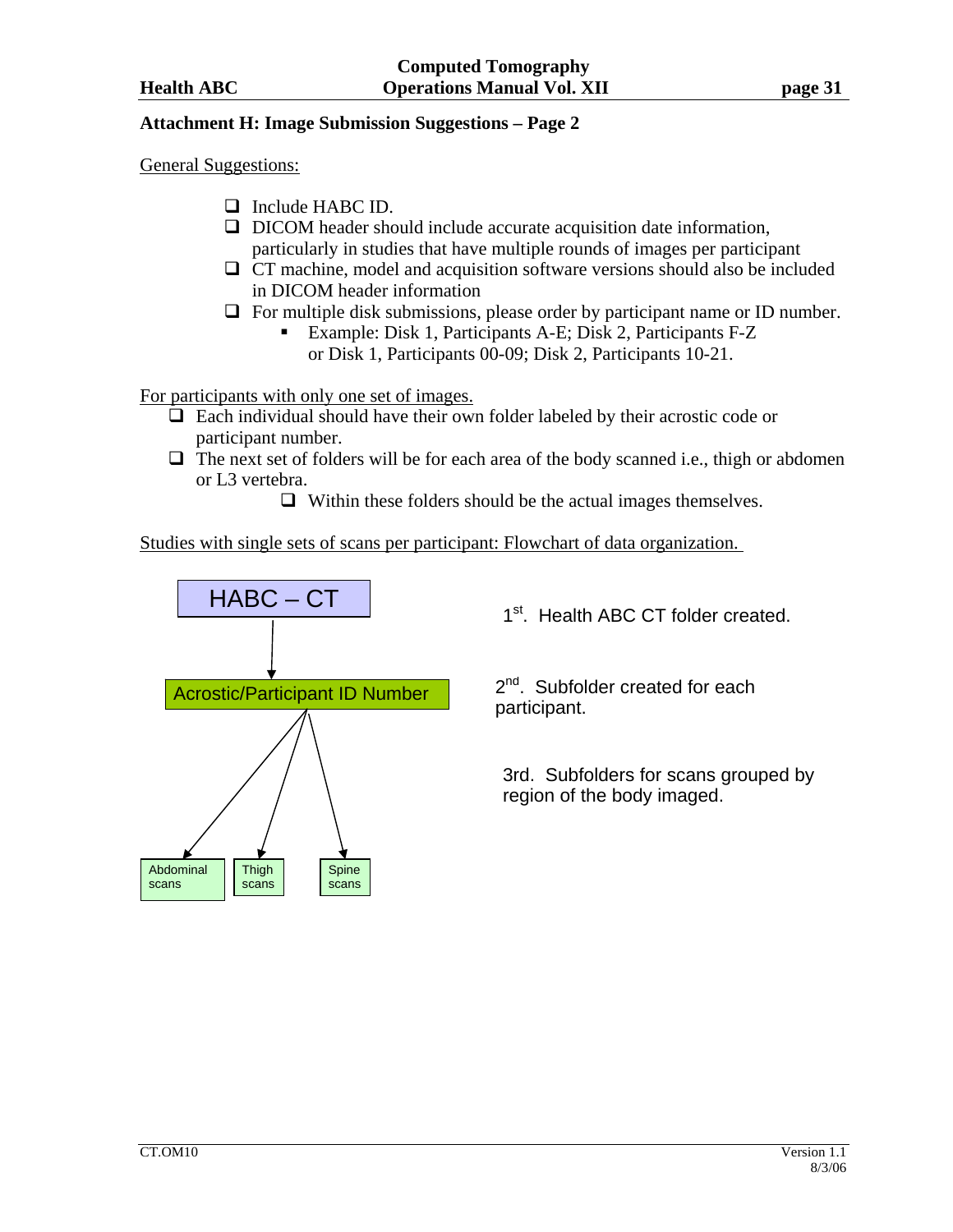# **Attachment I: CT Tracking Form**



| $\bullet$ Page 1 $\bullet$ | Year 10 CT Tracking<br>Version 1.0, 7/17/06 | 51036 |  |
|----------------------------|---------------------------------------------|-------|--|
|                            |                                             |       |  |